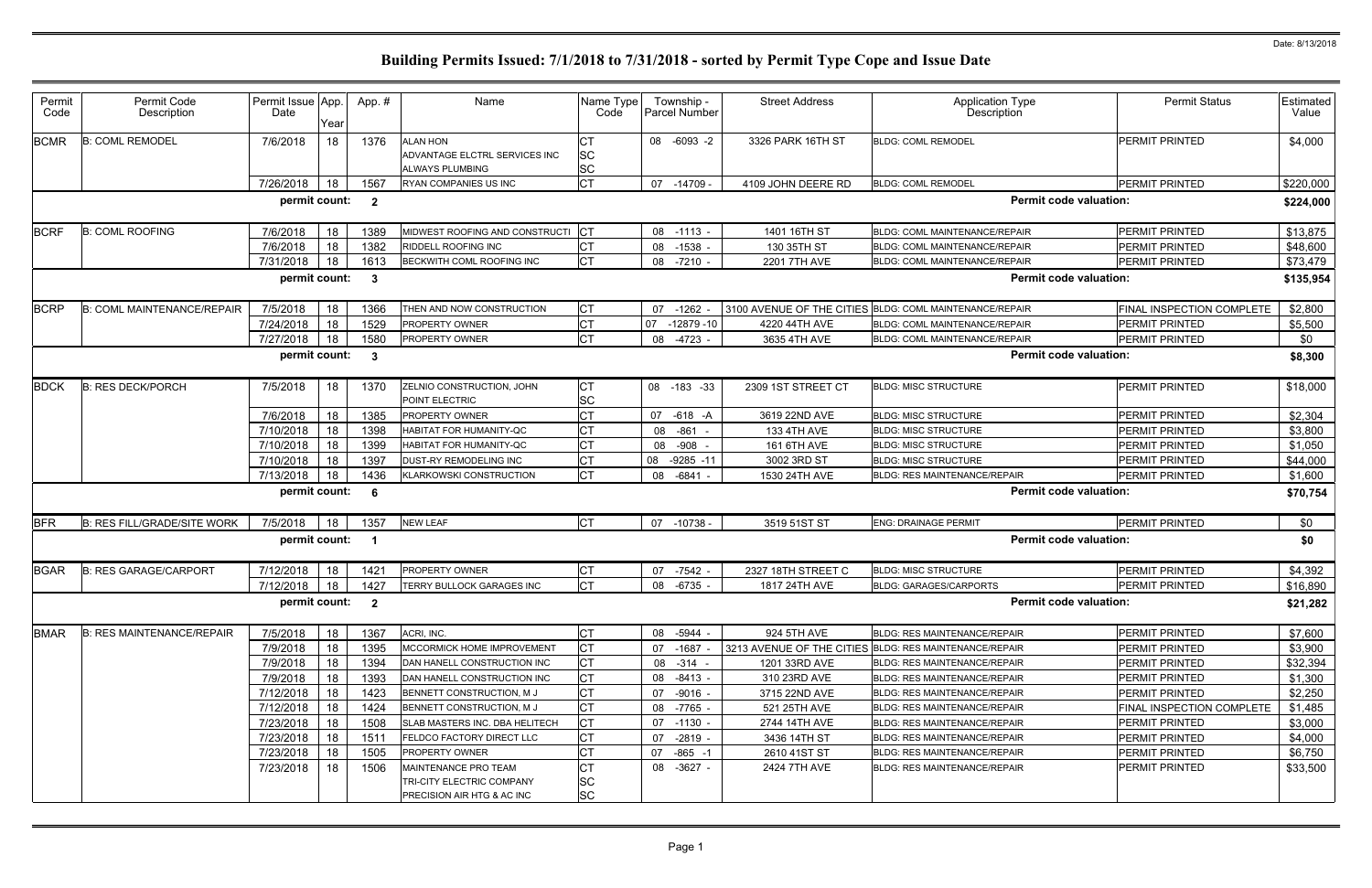| Permit<br>Code | Permit Code<br>Description       | Permit Issue App.<br>Date | Year | App.#                   | Name                                                                                    | Name Type<br>Code            | Township -<br>Parcel Number | <b>Street Address</b> | <b>Application Type</b><br>Description | <b>Permit Status</b>      | Estimated  <br>Value |
|----------------|----------------------------------|---------------------------|------|-------------------------|-----------------------------------------------------------------------------------------|------------------------------|-----------------------------|-----------------------|----------------------------------------|---------------------------|----------------------|
| <b>BMAR</b>    | <b>B: RES MAINTENANCE/REPAIR</b> | 7/23/2018                 | 18   | 1506                    | PRECISION AIR HTG & AC INC<br>PRECISION AIR HTG & AC INC                                | <b>SC</b><br><b>SC</b>       | 08 -3627 -                  | 2424 7TH AVE          | <b>BLDG: RES MAINTENANCE/REPAIR</b>    | PERMIT PRINTED            | \$33,500             |
|                |                                  | 7/23/2018                 | 18   | 1519                    | FELDCO FACTORY DIRECT LLC                                                               | <b>CT</b>                    | 08 -5016 -                  | 1619 16TH AVE         | <b>BLDG: RES MAINTENANCE/REPAIR</b>    | PERMIT PRINTED            | \$18,000             |
|                |                                  | 7/23/2018                 | 18   | 1522                    | MASONRY MASTERS, LLC                                                                    | <b>CT</b>                    | 08 -6266                    | 450 45TH ST           | <b>BLDG: RES MAINTENANCE/REPAIR</b>    | FINAL INSPECTION COMPLETE | \$5,000              |
|                |                                  | 7/23/2018                 | 18   | 1510                    | DAN HANELL CONSTRUCTION INC                                                             | <b>CT</b>                    | 08 -8435                    | 1653 30TH AVE         | BLDG: RES MAINTENANCE/REPAIR           | PERMIT PRINTED            | \$4,500              |
|                |                                  | 7/24/2018                 | 18   | 1542                    | <b>ELDCO FACTORY DIRECT LLC</b>                                                         | <b>CT</b>                    | 07 -11167 -                 | 4903 50TH AVE         | <b>BLDG: RES MAINTENANCE/REPAIR</b>    | PERMIT PRINTED            | \$7,000              |
|                |                                  | 7/24/2018                 | 18   | 1543                    | <b>ELDCO FACTORY DIRECT LLC</b>                                                         | IСТ                          | 07 -13485 -                 | 3402 11TH AVENUE A    | <b>BLDG: RES MAINTENANCE/REPAIR</b>    | PERMIT PRINTED            | \$1,936              |
|                |                                  | 7/24/2018                 | 18   | 1528                    | PROPERTY OWNER                                                                          | Iст                          | $-241 -2$<br>07             | 3002 55TH STREET DR   | <b>BLDG: RES MAINTENANCE/REPAIR</b>    | PERMIT PRINTED            | \$2,000              |
|                |                                  | 7/24/2018                 | 18   | 1527                    | PROPERTY OWNER                                                                          | СT                           | 08<br>-2378                 | 437 18TH AVENUE A     | <b>BLDG: RES MAINTENANCE/REPAIR</b>    | PERMIT PRINTED            | \$1,401              |
|                |                                  | 7/24/2018                 | 18   | 1541                    | <b>ELDCO FACTORY DIRECT LLC</b>                                                         | <b>CT</b>                    | 08<br>-553 -5               | 3103 4TH AVE          | BLDG: RES MAINTENANCE/REPAIR           | PERMIT PRINTED            | \$1,543              |
|                |                                  | 7/25/2018                 | 18   | 1553                    | PROPERTY OWNER                                                                          | СT                           | 08<br>$-5145 -3$            | 5411 6TH AVE          | <b>BLDG: RES MAINTENANCE/REPAIR</b>    | PERMIT PRINTED            | \$25,000             |
|                |                                  | 7/25/2018                 | 18   | 1547                    | DAN HANELL CONSTRUCTION INC                                                             | IСТ                          | 08 -8706 -                  | 4602 8TH AVE          | <b>BLDG: RES MAINTENANCE/REPAIR</b>    | PERMIT PRINTED            | \$1,435              |
|                |                                  | 7/26/2018                 | 18   | 1571                    | SUBURBAN CONSTRUCTION INC                                                               | <b>CT</b>                    | 07 -10339                   | 3714 35TH AVE         | <b>BLDG: RES MAINTENANCE/REPAIR</b>    | PERMIT PRINTED            | \$3,990              |
|                |                                  | 7/27/2018                 | 18   | 1581                    | A-1 ROOFING                                                                             | Iст                          | $-7812$<br>07               | 3505 15TH STREET A    | BLDG: RES MAINTENANCE/REPAIR           | PERMIT PRINTED            | \$4,800              |
|                |                                  | 7/30/2018                 | 18   | 1587                    | <b>ELDCO FACTORY DIRECT LLC</b>                                                         | IСТ                          | 07 -11853                   | 2812 36TH ST          | BLDG: RES MAINTENANCE/REPAIR           | PERMIT PRINTED            | \$10,000             |
|                |                                  | 7/30/2018                 | 18   | 1585                    | TIMBER STONE INC.<br>ACCURATE ELCT INSTALLATION LLC                                     | <b>ICT</b><br>SC             | 07 -2838 -                  | 3403 14TH ST          | <b>BLDG: RES MAINTENANCE/REPAIR</b>    | PERMIT PRINTED            | \$7,000              |
|                |                                  | 7/31/2018                 | 18   | 1612                    | SUBURBAN CONSTRUCTION INC                                                               | <b>CT</b>                    | 07 -1926 -                  | 2341 28TH ST          | <b>BLDG: RES MAINTENANCE/REPAIR</b>    | <b>PERMIT PRINTED</b>     | \$6,360              |
|                |                                  | 7/31/2018                 | 18   | 1614                    | <b>PROPERTY OWNER</b>                                                                   | IСТ                          | $08 - 2058$                 | 2503 6TH AVE          | BLDG: RES MAINTENANCE/REPAIR           | PERMIT PRINTED            | \$250                |
|                |                                  | permit count:             |      | 26                      |                                                                                         |                              |                             |                       | <b>Permit code valuation:</b>          |                           | \$196,394            |
| <b>BNP</b>     | B: "WORKING WITHOUT A PERMIT     | 7/27/2018                 | 18   | 1537                    | MASONRY MASTERS, LLC                                                                    | <b>CT</b>                    | 08 -6266                    | 450 45TH ST           | <b>BLDG: RES DRIVEWAY</b>              | PERMIT PRINTED            | \$0                  |
|                |                                  | 7/31/2018                 | 18   | 1612                    | SUBURBAN CONSTRUCTION INC                                                               | <b>CT</b>                    | $-1926$ -<br>07             | 2341 28TH ST          | <b>BLDG: RES MAINTENANCE/REPAIR</b>    | PERMIT PRINTED            | \$6,360              |
|                |                                  | permit count:             |      | $\overline{\mathbf{2}}$ |                                                                                         |                              |                             |                       | <b>Permit code valuation:</b>          |                           | \$6,360              |
| <b>BRML</b>    | <b>B: RES REMODEL</b>            | 7/6/2018                  | 18   | 1387                    | TIMBER STONE INC.<br>AERO PLUMBING AND HEATING<br><b>BLACKHAWK ELECTRIC ENTERPRISES</b> | СT<br><b>SC</b><br><b>SC</b> | 07 -10771 -                 | 3415 45TH ST          | <b>BLDG: RES REMODEL</b>               | PERMIT PRINTED            | \$13,000             |
|                |                                  | 7/26/2018                 | 18   | 1546                    | <b>PROPERTY OWNER</b>                                                                   | IСТ                          | 08 -2902                    | 2426 5TH AVE          | <b>BLDG: RES MAINTENANCE/REPAIR</b>    | PERMIT PRINTED            | \$33,000             |
|                |                                  | 7/30/2018                 | 18   | 1586                    | PROPERTY OWNER                                                                          | IСТ                          | 07 -242 -4                  | 4910 28TH AVE         | <b>BLDG: RES REMODEL</b>               | PERMIT PRINTED            | \$67,108             |
|                |                                  | permit count: 3           |      |                         |                                                                                         |                              |                             |                       | Permit code valuation:                 |                           | \$113,108            |
| <b>BRRF</b>    | <b>B: RES ROOFING</b>            | 7/5/2018                  | 18   | 1364                    | FOLEY CONTRACTING LLC                                                                   | <b>CT</b>                    | -5054 -<br>07               | 2639 38TH AVE         | BLDG: RES MAINTENANCE/REPAIR           | PERMIT PRINTED            | \$6,300              |
|                |                                  | 7/5/2018                  | 18   | 1363                    | <b>PROPERTY OWNER</b>                                                                   | <b>CT</b>                    | 08 -2123 -                  | 230 38TH ST           | BLDG: RES MAINTENANCE/REPAIR           | PERMIT PRINTED            | \$1,473              |
|                |                                  | 7/5/2018                  | 18   | 1352                    | FINAL RESTORATION INC                                                                   | СT                           | 08 -2236 -                  | 1857 14TH AVE         | BLDG: RES MAINTENANCE/REPAIR           | PERMIT PRINTED            | \$7,500              |
|                |                                  | 7/5/2018                  | 18   | 1365                    | PROPERTY OWNER                                                                          | Iст                          | 08 -5060 -                  | 915 26TH AVE          | BLDG: RES MAINTENANCE/REPAIR           | FINAL INSPECTION COMPLETE | \$1,600              |
|                |                                  | 7/5/2018                  | 18   | 1361                    | DAN HANELL CONSTRUCTION INC                                                             | IСТ                          | 08 -5592 -                  | 1827 20TH AVE         | BLDG: RES MAINTENANCE/REPAIR           | <b>PERMIT PRINTED</b>     | \$10,500             |
|                |                                  | 7/5/2018                  | 18   | 1355                    | <b>BATES ROOFING</b>                                                                    | <b>CT</b>                    | 08 -7052 -C                 | 5120 11TH AVE         | <b>BLDG: RES MAINTENANCE/REPAIR</b>    | PERMIT PRINTED            | \$8,100              |
|                |                                  | 7/5/2018                  | 18   | 1358                    | PROPERTY OWNER                                                                          | СT                           | 08 -7203 -                  | 505 18TH AVENUE A     | <b>BLDG: RES MAINTENANCE/REPAIR</b>    | PERMIT PRINTED            | \$1,200              |
|                |                                  | 7/5/2018                  | 18   | 1353                    | FINAL RESTORATION INC                                                                   | IСТ                          | 08 -8040 -                  | 1430 11TH STREET A    | <b>BLDG: RES MAINTENANCE/REPAIR</b>    | PERMIT PRINTED            | \$10,000             |
|                |                                  | 7/6/2018                  | 18   | 1383                    | <b>IOSSI CONSTRUCTION</b>                                                               | <b>CT</b>                    | 07 -2347 -                  | 3011 24TH AVE         | <b>BLDG: RES MAINTENANCE/REPAIR</b>    | PERMIT PRINTED            | \$2,490              |
|                |                                  | 7/6/2018                  | 18   | 1386                    | CALDERON'S CONSTRUCTION OF RI                                                           | <b>CT</b>                    | 08 -3941 -                  | 1134 12TH AVE         | <b>BLDG: RES MAINTENANCE/REPAIR</b>    | PERMIT PRINTED            | \$1,900              |
|                |                                  | 7/6/2018                  | 18   | 1384                    | PROPERTY OWNER                                                                          | <b>CT</b>                    | 08 -7690 -                  | 1118 16TH AVE         | BLDG: RES MAINTENANCE/REPAIR           | PERMIT PRINTED            | \$2,240              |
|                |                                  | 7/10/2018                 | 18   | 1403                    | FOLEY CONTRACTING LLC                                                                   | IСТ                          | 07 -13377 -                 | 3 WILDERNESS CT       | BLDG: RES MAINTENANCE/REPAIR           | PERMIT PRINTED            | \$12,000             |
|                |                                  | 7/10/2018                 | 18   | 1401                    | FOLEY CONTRACTING LLC                                                                   | <b>CT</b>                    | 07 -196 -1                  | 2925 38TH AVE         | BLDG: RES MAINTENANCE/REPAIR           | PERMIT PRINTED            | \$4,800              |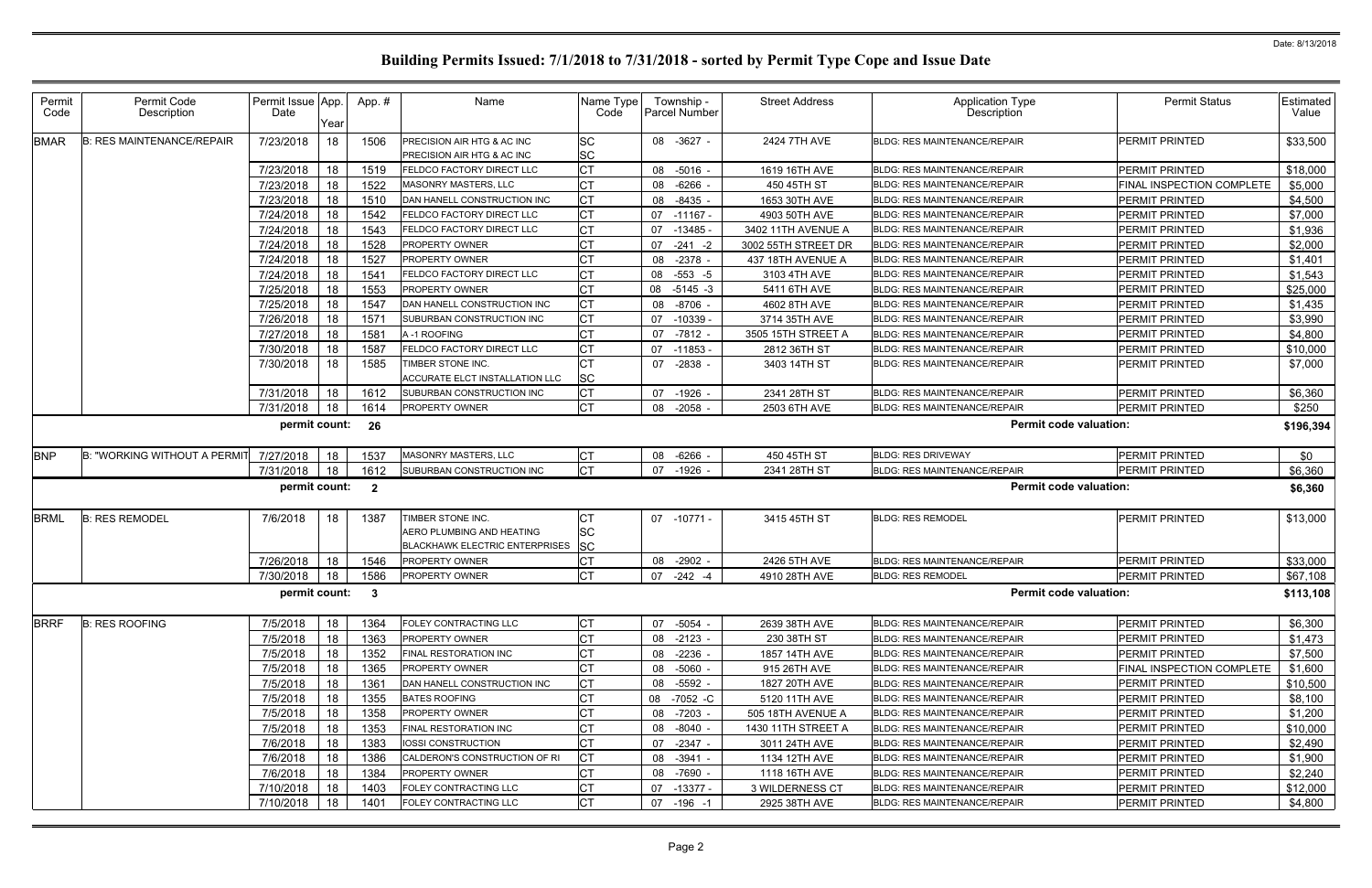| Permit<br>Code | Permit Code<br>Description | Permit Issue App.<br>Date<br>Year | App.# | Name                              | Name Type<br>Code | Township -<br><b>Parcel Number</b> | <b>Street Address</b> | <b>Application Type</b><br>Description | <b>Permit Status</b>             | Estimated<br>Value |
|----------------|----------------------------|-----------------------------------|-------|-----------------------------------|-------------------|------------------------------------|-----------------------|----------------------------------------|----------------------------------|--------------------|
| <b>BRRF</b>    | <b>B: RES ROOFING</b>      | 7/10/2018<br>18                   | 1402  | FOLEY CONTRACTING LLC             |                   | 08 -4797 -B                        | 907 12TH AVE          | BLDG: RES MAINTENANCE/REPAIR           | <b>PERMIT PRINTED</b>            | \$9,800            |
|                |                            | 18<br>7/11/2018                   | 1416  | ALL MAJOR RESTORATIONS LLC        | СT                | 07<br>-6764 -                      | 3002 54TH ST          | <b>BLDG: RES MAINTENANCE/REPAIR</b>    | PERMIT PRINTED                   | \$3,700            |
|                |                            | 7/11/2018<br>18                   | 1420  | ALL MAJOR RESTORATIONS LLC        | <b>CT</b>         | 08 -1813 -                         | 923 53RD ST           | <b>BLDG: RES MAINTENANCE/REPAIR</b>    | PERMIT PRINTED                   | \$6,684            |
|                |                            | 7/11/2018<br>18                   | 1419  | ALL MAJOR RESTORATIONS LLC        | СT                | 08 -6282 -                         | 444 46TH ST           | <b>BLDG: RES MAINTENANCE/REPAIR</b>    | PERMIT PRINTED                   | \$22,000           |
|                |                            | 18<br>7/11/2018                   | 1417  | ALL MAJOR RESTORATIONS LLC        | <b>CT</b>         | 08 -873 -                          | 129 5TH AVE           | <b>BLDG: RES MAINTENANCE/REPAIR</b>    | PERMIT PRINTED                   | \$17,000           |
|                |                            | 18<br>7/12/2018                   | 1422  | FOLEY CONTRACTING LLC             |                   | $-2177 -$<br>07                    | 2411 29TH ST          | <b>BLDG: RES MAINTENANCE/REPAIR</b>    | PERMIT PRINTED                   | \$5,106            |
|                |                            | 18<br>7/13/2018                   | 1460  | DAN HANELL CONSTRUCTION INC       | СT                | 07<br>-12044                       | 5213 12TH AVE         | <b>BLDG: RES MAINTENANCE/REPAIR</b>    | PERMIT PRINTED                   | \$5,200            |
|                |                            | 7/13/2018<br>18                   | 1467  | OLDE TOWN ROOFING                 | <b>CT</b>         | $-2014$ -<br>07                    | 2340 30TH ST          | <b>BLDG: RES MAINTENANCE/REPAIR</b>    | FINAL INSPECTION COMPLETE        | \$8,757            |
|                |                            | 18<br>7/13/2018                   | 1461  | ALL MAJOR RESTORATIONS LLC        | СT                | 08 -3536                           | 1100 25TH AVENUE CT   | <b>BLDG: RES MAINTENANCE/REPAIR</b>    | PERMIT PRINTED                   | \$6,000            |
|                |                            | 7/13/2018<br>18                   | 1429  | JMR REAL ESTATE                   |                   | $-4473$<br>08                      | 314 15TH AVE          | BLDG: RES MAINTENANCE/REPAIR           | PERMIT PRINTED                   | \$1,500            |
|                |                            | 7/23/2018<br>18                   | 1517  | CALDERON'S CONSTRUCTION OF RI     | CT.               | 07<br>-12106 -                     | 4807 12TH AVE         | <b>BLDG: RES MAINTENANCE/REPAIR</b>    | FINAL INSPECTION COMPLETE        | \$5,900            |
|                |                            | 7/23/2018<br>18                   | 1504  | LANDEROS AND SONS CONSTRUCTION CT |                   | 07 -552 -E                         | 3721 33RD AVE         | <b>BLDG: RES MAINTENANCE/REPAIR</b>    | <b>PERMIT PRINTED</b>            | \$6,500            |
|                |                            | 7/23/2018<br>18                   | 1515  | <b>PROPERTY OWNER</b>             | <b>CT</b>         | 07 -6506 -                         | 1008 38TH ST          | <b>BLDG: RES MAINTENANCE/REPAIR</b>    | FINAL INSPECTION COMPLETE        | \$1,920            |
|                |                            | 18<br>7/23/2018                   | 1512  | ALL MAJOR RESTORATIONS LLC        | СT                | 08 -3570                           | 2509 12TH ST          | <b>BLDG: RES MAINTENANCE/REPAIR</b>    | <b>PERMIT PRINTED</b>            | \$6,000            |
|                |                            | 18<br>7/23/2018                   | 1516  | CALDERON'S CONSTRUCTION OF RI     | <b>CT</b>         | $-3622 -1$<br>08                   | 1816 11TH AVE         | <b>BLDG: RES MAINTENANCE/REPAIR</b>    | PERMIT PRINTED                   | \$17,000           |
|                |                            | 18<br>7/23/2018                   | 1518  | CALDERON'S CONSTRUCTION OF RI     | СT                | 08 -6164 -1                        | 2615 7TH ST           | <b>BLDG: RES MAINTENANCE/REPAIR</b>    | FINAL INSPECTION COMPLETE        | \$7,000            |
|                |                            | 7/23/2018<br>18                   | 1507  | GREEN VALLEY CONSTRUCTION INC.    |                   | 08 -67                             | 1840 14TH AVE         | <b>BLDG: RES MAINTENANCE/REPAIR</b>    | PERMIT PRINTED                   | \$4,000            |
|                |                            | 18<br>7/23/2018                   | 1513  | PROPERTY OWNER                    | <b>CT</b>         | 08 - 6776 -                        | 725 23RD ST           | <b>BLDG: RES MAINTENANCE/REPAIR</b>    | PERMIT PRINTED                   | \$4,001            |
|                |                            | 7/23/2018<br>18                   | 1509  | 3 B'S CONSTRUCTION & HOME IMPR    |                   | 08<br>$-8614 - 19$                 | 3122 11TH AVENUE A    | <b>BLDG: RES MAINTENANCE/REPAIR</b>    | <b>PERMIT PRINTED</b>            | \$5,995            |
|                |                            | 18<br>7/24/2018                   | 153'  | PROPERTY OWNER                    | СT                | 07<br>-1271 -                      | 2345 34TH ST          | <b>BLDG: RES MAINTENANCE/REPAIR</b>    | PERMIT PRINTED                   | \$960              |
|                |                            | 7/24/2018<br>18                   | 1532  | QUALITY CONTROL RESTORATION       | CT.               | 07 -13986 -                        | 1050 36TH AVE         | <b>BLDG: RES MAINTENANCE/REPAIR</b>    | PERMIT PRINTED                   | \$30,000           |
|                |                            | 18<br>7/24/2018                   | 1525  | <b>PROPERTY OWNER</b>             | <b>CT</b>         | 07<br>$-865 - 1$                   | 2610 41ST ST          | <b>BLDG: RES MAINTENANCE/REPAIR</b>    | PERMIT PRINTED                   | \$1,500            |
|                |                            | 18<br>7/24/2018                   | 1540  | FINAL RESTORATION INC             | СT                | 08 -2050                           | 1715 16TH ST          | <b>BLDG: RES MAINTENANCE/REPAIR</b>    | PERMIT PRINTED                   | \$12,000           |
|                |                            | 18<br>7/24/2018                   | 1539  | ALL MAJOR RESTORATIONS LLC        | <b>CT</b>         | $-3501$<br>08                      | 2318 12TH ST          | <b>BLDG: RES MAINTENANCE/REPAIR</b>    | PERMIT PRINTED                   | \$11,000           |
|                |                            | 18<br>7/24/2018                   | 1526  | PROPERTY OWNER                    | СT                | 08 -3692 -                         | 2807 10TH AVE         | <b>BLDG: RES MAINTENANCE/REPAIR</b>    | PERMIT PRINTED                   | \$1,800            |
|                |                            | 7/26/2018<br>18                   | 1568  | A+ ROOFING & SIDING CO. FORMER    | CT.               | 07<br>$-10302$ $-$                 | 3441 51ST ST          | <b>BLDG: RES MAINTENANCE/REPAIR</b>    | <b>PERMIT PRINTED</b>            | \$10,354           |
|                |                            | 18<br>7/26/2018                   | 1563  | <b>BRUCE &amp; ASSOCIATES</b>     |                   | 07<br>۰ 11140-                     | 4819 51ST AVE         | <b>BLDG: RES MAINTENANCE/REPAIR</b>    | PERMIT PRINTED                   | \$5,355            |
|                |                            | 18<br>7/26/2018                   | 1570  | <b>CREW ROOFING</b>               | <b>CT</b>         | 07<br>$-13535$                     | 3411 32ND ST          | <b>BLDG: RES MAINTENANCE/REPAIR</b>    | FINAL INSPECTION COMPLETE        | \$12,000           |
|                |                            | 7/26/2018<br>18                   | 1565  | WILSON CONSTRUCTION, LLC (BEN)    | <b>CT</b>         | $-15023$<br>07                     | 6300 46TH AVENUE DR   | <b>BLDG: RES MAINTENANCE/REPAIR</b>    | PERMIT PRINTED                   | \$40,660           |
|                |                            | 7/26/2018<br>18                   | 1566  | FANTH-CURRY HOME IMPRV CO         | CT.               | 07 -593 -2                         | 1821 35TH ST          | <b>BLDG: RES MAINTENANCE/REPAIR</b>    | PERMIT PRINTED                   | \$9,996            |
|                |                            | 7/26/2018 18                      | 1572  | MIDWEST COMPLETE CONSTRUCTION CT  |                   | 07 -6459                           | 3822 10TH AVENUE PL   | BLDG: RES MAINTENANCE/REPAIR           | PERMIT PRINTED                   | \$3,800            |
|                |                            | 18<br>7/30/2018                   | 1596  | MIDWEST COMPLETE CONSTRUCTION     | ICT               | 08 -1926 -A                        | 1808 18TH AVENUE A    | <b>BLDG: RES MAINTENANCE/REPAIR</b>    | PERMIT PRINTED                   | \$3,400            |
|                |                            | 18<br>7/31/2018                   | 1606  | WIRTALA CONSTRUCTION INC, PAUL    | СT                | 07 -6598 -                         | 3618 15TH AVENUE CT   | <b>BLDG: RES MAINTENANCE/REPAIR</b>    | PERMIT PRINTED                   | \$5,500            |
|                |                            | 18<br>7/31/2018                   | 1603  | MOELLER CONSTRUCTION              | <b>CT</b>         | 07 -70 -E                          | 3610 12TH AVE         | BLDG: RES MAINTENANCE/REPAIR           | PERMIT PRINTED                   | \$6,750            |
|                |                            | 7/31/2018<br>18                   | 1604  | OLDE TOWN ROOFING                 | <b>CT</b>         | 08 -1511 -                         | 809 27TH ST           | <b>BLDG: RES MAINTENANCE/REPAIR</b>    | <b>FINAL INSPECTION COMPLETE</b> | \$6,000            |
|                |                            | permit count: 48                  |       |                                   |                   |                                    |                       | <b>Permit code valuation:</b>          |                                  | \$375,241          |
| <b>BRSD</b>    | <b>B: RES SIDING</b>       | 7/5/2018<br>18                    | 1362  | BEST IMPROVEMENT COMPANY, INC     | CT.               | 07 -11016 -                        | 4728 18TH AVENUE CT   | <b>BLDG: RES MAINTENANCE/REPAIR</b>    | PERMIT PRINTED                   | \$5,780            |
|                |                            | 18<br>7/5/2018                    | 1360  | DAN HANELL CONSTRUCTION INC       | СT                | 08 -7000 -                         | 5138 6TH AVE          | <b>BLDG: RES MAINTENANCE/REPAIR</b>    | PERMIT PRINTED                   | \$11,860           |
|                |                            | 18<br>7/9/2018                    | 1396  | <b>PROPERTY OWNER</b>             | СT                | 08 - 382 -                         | 1629 12TH AVE         | <b>BLDG: RES MAINTENANCE/REPAIR</b>    | PERMIT PRINTED                   | \$2,275            |
|                |                            | 18<br>7/11/2018                   | 1415  | BEST IMPROVEMENT COMPANY, INC     | <b>CT</b>         | 07 -13741 -                        | 1745 30TH AVENUE DR   | <b>BLDG: RES MAINTENANCE/REPAIR</b>    | PERMIT PRINTED                   | \$11,730           |
|                |                            | 7/11/2018<br>18                   | 1419  | ALL MAJOR RESTORATIONS LLC        | <b>CT</b>         | 08 -6282 -                         | 444 46TH ST           | BLDG: RES MAINTENANCE/REPAIR           | PERMIT PRINTED                   | \$22,000           |
|                |                            | 7/23/2018<br>18                   | 1516  | CALDERON'S CONSTRUCTION OF RI     | <b>CT</b>         | 08 -3622 -1                        | 1816 11TH AVE         | BLDG: RES MAINTENANCE/REPAIR           | PERMIT PRINTED                   | \$17,000           |
|                |                            | 7/24/2018<br>18                   | 1538  | DAN HANELL CONSTRUCTION INC       | СT                | 07 -6313 -                         | 2328 48TH ST          | <b>BLDG: RES MAINTENANCE/REPAIR</b>    | PERMIT PRINTED                   | \$4,800            |
|                |                            | 7/24/2018<br>18                   | 1530  | <b>PROPERTY OWNER</b>             | <b>CT</b>         | 08 -6776 -                         | 725 23RD ST           | BLDG: RES MAINTENANCE/REPAIR           | PERMIT PRINTED                   | \$4,000            |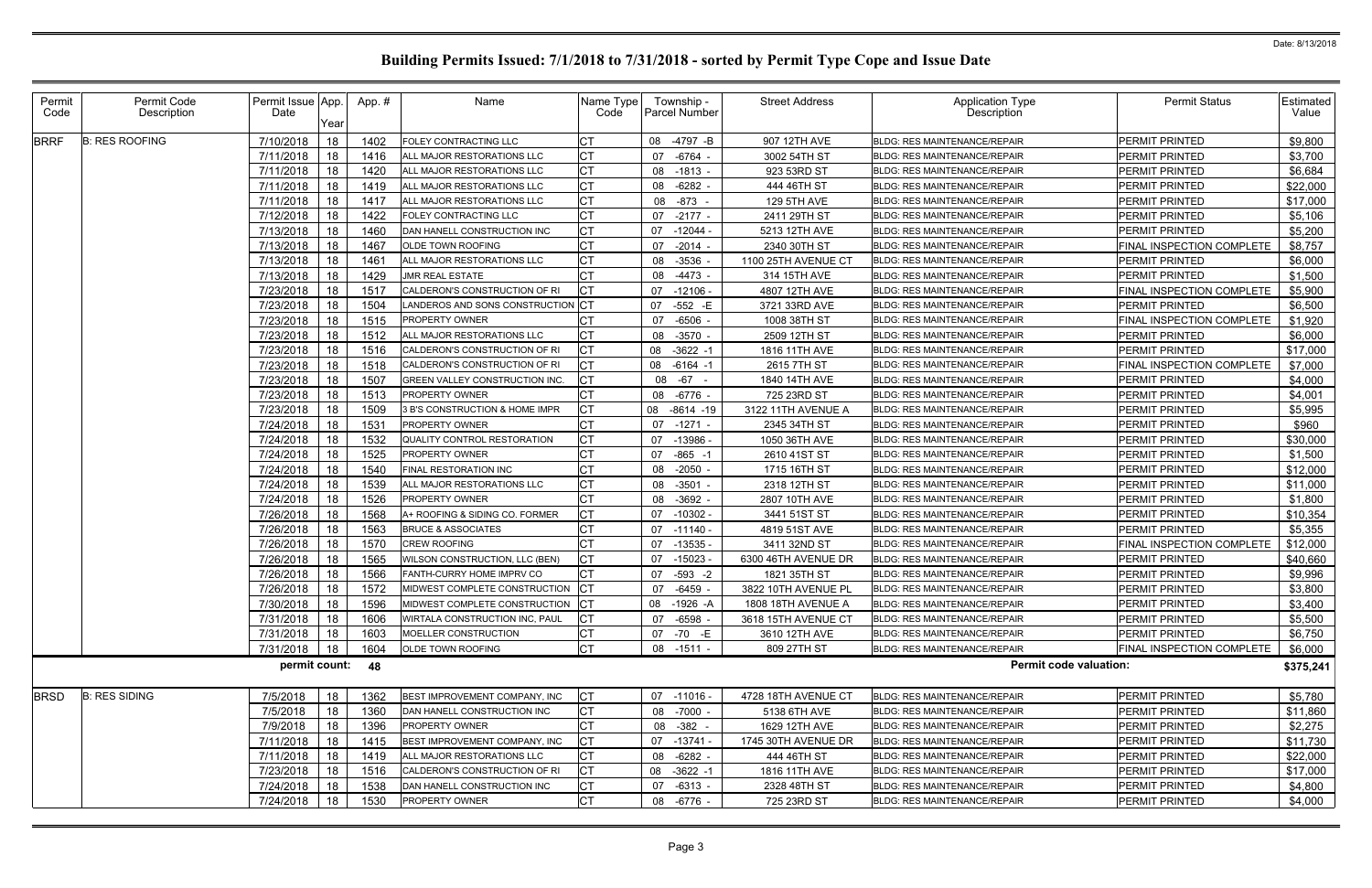| Type<br>on                    | <b>Permit Status</b>      | Estimated<br>Value |
|-------------------------------|---------------------------|--------------------|
| AIR                           | PERMIT PRINTED            | \$3,295            |
| <b>Permit code valuation:</b> |                           | \$82,740           |
| AIR                           | PERMIT PRINTED            | \$8,400            |
| <b>Permit code valuation:</b> |                           | \$8,400            |
| Y BUILD-OUT                   | PERMIT PRINTED            | <b>*#########</b>  |
| <b>Permit code valuation:</b> |                           | \$9,000,000        |
| T                             | PERMIT PRINTED            | \$250,000          |
|                               |                           |                    |
| <b>Permit code valuation:</b> |                           | \$250,000          |
| ER THAN BLDGS                 | PERMIT PRINTED            | \$40,000           |
| <b>Permit code valuation:</b> |                           | \$40,000           |
| <b>STRUCTURES</b>             | PERMIT PRINTED            | \$0                |
| <b>Permit code valuation:</b> |                           | \$0                |
|                               | FINAL INSPECTION COMPLETE | \$0                |
| <b>Permit code valuation:</b> |                           | \$0                |
|                               | PERMIT PRINTED            | \$0                |
|                               | PERMIT PRINTED            | \$0                |
|                               | PERMIT PRINTED            | \$0                |
| <b>STRUCTURES</b>             | PERMIT PRINTED            | \$0                |
|                               | PERMIT PRINTED            | \$0                |
| ER THAN BLDGS                 | PERMIT PRINTED            | \$40,000           |
|                               | PERMIT PRINTED            | \$0                |
|                               | PERMIT PRINTED            | \$0                |
|                               | PERMIT PRINTED            | \$0                |
|                               | PERMIT PRINTED            | \$0                |
|                               | PERMIT PRINTED            | \$67,108           |
|                               | PERMIT PRINTED            | \$8,064            |
| <b>Permit code valuation:</b> |                           | \$115,172          |
|                               | PERMIT PRINTED            | \$0                |

| Permit<br>Code   | Permit Code<br>Description        | Permit Issue App.<br>Date | Year     | App.#                    | Name                                                                                                                                                                         | Name Type<br>Code                                             | Township -<br>Parcel Number | <b>Street Address</b>                          | <b>Application Type</b><br>Description                               | <b>Permit Status</b>             | Estimated<br>Value |
|------------------|-----------------------------------|---------------------------|----------|--------------------------|------------------------------------------------------------------------------------------------------------------------------------------------------------------------------|---------------------------------------------------------------|-----------------------------|------------------------------------------------|----------------------------------------------------------------------|----------------------------------|--------------------|
| <b>BRSD</b>      | <b>B: RES SIDING</b>              | 7/25/2018                 | 18       | 1545                     | BEST IMPROVEMENT COMPANY, INC                                                                                                                                                | <b>CT</b>                                                     | 07 -10651 -                 | 4730 50TH STREET CT                            | <b>BLDG: RES MAINTENANCE/REPAIR</b>                                  | PERMIT PRINTED                   | \$3,295            |
|                  |                                   | permit count:             |          | 9                        |                                                                                                                                                                              |                                                               |                             |                                                | <b>Permit code valuation:</b>                                        |                                  | \$82,740           |
| <b>BSM</b>       | <b>B: RES BASEMENT WATERPROOF</b> | 7/31/2018                 | 18       | 1597                     | <b>FULSCHERS WATERPROOFING</b>                                                                                                                                               | <b>CT</b>                                                     | 07<br>$-2177 -$             | 2411 29TH ST                                   | <b>BLDG: RES MAINTENANCE/REPAIR</b>                                  | PERMIT PRINTED                   | \$8,400            |
|                  |                                   | permit count:             |          |                          |                                                                                                                                                                              |                                                               |                             |                                                | <b>Permit code valuation:</b>                                        |                                  | \$8,400            |
| <b>BSPK</b>      | <b>B: COML SPRINKLER SYSTEM</b>   | 7/12/2018                 | 17       | 187                      | <b>GORMAN &amp; CO</b><br>PETERSEN PLUMBING AND HEATING<br>DOUG'S HEATING & AIR COND<br>CONTINENTAL FIRE SPRINKLER CO<br><b>ENGEL ELECTRIC CO</b><br>TREIBER CONSTRUCTION CO | <b>SC</b><br><b>SC</b><br><b>SC</b><br><b>SC</b><br><b>SC</b> | 08 -6858                    | 1518 25TH AVE                                  | BLDG:RES/EXSTG, MULTI-FAMILY BUILD-OUT                               | PERMIT PRINTED                   | *#########         |
|                  |                                   | permit count:             |          |                          |                                                                                                                                                                              |                                                               |                             |                                                | <b>Permit code valuation:</b>                                        |                                  | \$9,000,000        |
| <b>BTF</b>       | <b>B: COML INTERIOR FINISH</b>    | 7/6/2018                  | 18       | 1388                     | MIDWEST FACILITIES & CONSTRUCT<br>A & C PLUMBING OF ILLINOIS LLC<br><b>WAYNE ELECTRIC INC</b>                                                                                | <b>CT</b><br><b>SC</b><br><b>SC</b>                           | 07 -397 -8                  | 4005 7TH ST                                    | <b>BLDG:COML/NEW. RESTAURANT</b>                                     | <b>PERMIT PRINTED</b>            | \$250,000          |
|                  |                                   | permit count:             |          | -1                       |                                                                                                                                                                              |                                                               |                             |                                                | <b>Permit code valuation:</b>                                        |                                  | \$250,000          |
| <b>BWAL</b>      | <b>B: RETAINING WALL</b>          | 7/23/2018                 | 18       | 1514                     | GOETZ CONCRETE CONSTRUCTION                                                                                                                                                  | <b>ICT</b>                                                    | 08 -6784 -                  | 720 23RD ST                                    | BLDG:MISC/STRUCTURES OTHER THAN BLDGS                                | PERMIT PRINTED                   | \$40,000           |
|                  |                                   | permit count:             |          |                          |                                                                                                                                                                              |                                                               |                             |                                                | <b>Permit code valuation:</b>                                        |                                  | \$40,000           |
| <b>BWC</b>       | <b>B: WRECK COMMERCIAL BLDG</b>   | 7/9/2018                  | 18       | 1392                     | COOPMAN TRUCKING & EXCAVATING                                                                                                                                                | CT                                                            | 08 -409                     | 2702 6TH AVE                                   | <b>WRECK: ALL OTHER BUILDINGS/STRUCTURES</b>                         | PERMIT PRINTED                   | \$0                |
|                  |                                   | permit count:             |          |                          |                                                                                                                                                                              |                                                               |                             |                                                | <b>Permit code valuation:</b>                                        |                                  | \$0                |
| <b>BWKH</b>      | <b>B: WRECK HOUSE</b>             | 7/25/2018                 | 18       | 1554                     | <b>MCADAM &amp; ASSOCIATES</b>                                                                                                                                               | Iст                                                           | 08 -6880                    | 2315 15TH ST                                   | <b>NRECK: 1 FAMILY HOUSE</b>                                         | FINAL INSPECTION COMPLETE        | \$0                |
|                  |                                   | permit count:             |          | $\overline{\phantom{a}}$ |                                                                                                                                                                              |                                                               |                             |                                                | <b>Permit code valuation:</b>                                        |                                  | \$0                |
| DRN <sub>1</sub> | <b>ENG: CLASS 1 DRAINAGE</b>      | 7/5/2018                  | 18       | 1357                     | <b>NEW LEAF</b>                                                                                                                                                              |                                                               | 07<br>$-10738$              | 3519 51ST ST                                   | <b>ENG: DRAINAGE PERMIT</b>                                          | PERMIT PRINTED                   | \$0                |
|                  |                                   | 7/5/2018                  | 18       | 1359                     | <b>OLSON CONCRETE, PERRY</b>                                                                                                                                                 | <b>CT</b>                                                     | -5570 -<br>07               | 1134 49TH ST                                   | <b>BLDG: RES DRIVEWAY</b>                                            | PERMIT PRINTED                   | \$0                |
|                  |                                   | 7/5/2018                  | 18       | 1372                     | AERO CONCRETE                                                                                                                                                                | <b>CT</b>                                                     | 07 - 82 -                   | 4161 AVENUE OF THE CITIES ENG: DRAINAGE PERMIT |                                                                      | PERMIT PRINTED                   | \$0                |
|                  |                                   | 7/9/2018                  | 18       | 1392                     | COOPMAN TRUCKING & EXCAVATING                                                                                                                                                | <b>CT</b>                                                     | 08 -409 -                   | 2702 6TH AVE                                   | <b>WRECK: ALL OTHER BUILDINGS/STRUCTURES</b>                         | PERMIT PRINTED                   | \$0                |
|                  |                                   | 7/13/2018                 | 18       | 1468                     | SOONER CONCRETE                                                                                                                                                              | <b>CT</b>                                                     | 08 -8603 -                  | 3500 9TH AVENUE CT                             | <b>BLDG: RES DRIVEWAY</b>                                            | PERMIT PRINTED                   | \$0                |
|                  |                                   | 7/23/2018<br>7/25/2018    | 18<br>18 | 1514<br>1548             | GOETZ CONCRETE CONSTRUCTION<br>HOLST TRUCKING & EXCAVATING                                                                                                                   | СT<br><b>CT</b>                                               | 08 -6784 -<br>07 -12879 -1  | 720 23RD ST<br>4101 44TH AVE                   | BLDG:MISC/STRUCTURES OTHER THAN BLDGS<br><b>ENG: DRAINAGE PERMIT</b> | PERMIT PRINTED<br>PERMIT PRINTED | \$40,000<br>\$0    |
|                  |                                   | 7/25/2018                 | 18       | 1552                     | <b>REITZ CONSTRUCTION INC</b>                                                                                                                                                | <b>CT</b>                                                     | 07 -14036 -                 | 520 VALLEY VIEW DR                             | <b>BLDG: COML DRIVEWAY</b>                                           | PERMIT PRINTED                   | \$0                |
|                  |                                   | 7/25/2018                 | 18       | 1554                     | <b>MCADAM &amp; ASSOCIATES</b>                                                                                                                                               |                                                               | 08 -6880 -                  | 2315 15TH ST                                   | <b>WRECK: 1 FAMILY HOUSE</b>                                         | PERMIT PRINTED                   | \$0                |
|                  |                                   | 7/27/2018                 | 18       | 1537                     | MASONRY MASTERS, LLC                                                                                                                                                         | <b>CT</b>                                                     | 08 -6266 -                  | 450 45TH ST                                    | <b>BLDG: RES DRIVEWAY</b>                                            | PERMIT PRINTED                   | \$0                |
|                  |                                   | 7/30/2018                 | 18       | 1586                     | <b>PROPERTY OWNER</b>                                                                                                                                                        | <b>CT</b>                                                     | 07 -242 -4                  | 4910 28TH AVE                                  | <b>BLDG: RES REMODEL</b>                                             | PERMIT PRINTED                   | \$67,108           |
|                  |                                   | 7/31/2018                 | 18       | 1605                     | PROPERTY OWNER                                                                                                                                                               | <b>CT</b>                                                     | 07 -7362 -                  | 2701 53RD ST                                   | <b>BLDG: GARAGES/CARPORTS</b>                                        | PERMIT PRINTED                   | \$8,064            |
|                  |                                   | permit count: 12          |          |                          | JL HARDSCAPE                                                                                                                                                                 | SC                                                            |                             |                                                | <b>Permit code valuation:</b>                                        |                                  | \$115,172          |
|                  | <b>E: COML ELECTRICAL</b>         |                           |          | 1369                     | AMERICAN ELECTRIC INC                                                                                                                                                        | <b>CT</b>                                                     |                             |                                                | ELEC: REMODEL                                                        | PERMIT PRINTED                   |                    |
| EC               |                                   | 7/5/2018                  | 18       |                          |                                                                                                                                                                              |                                                               | 08 -360 -                   | 1800 7TH AVE                                   |                                                                      |                                  | \$0                |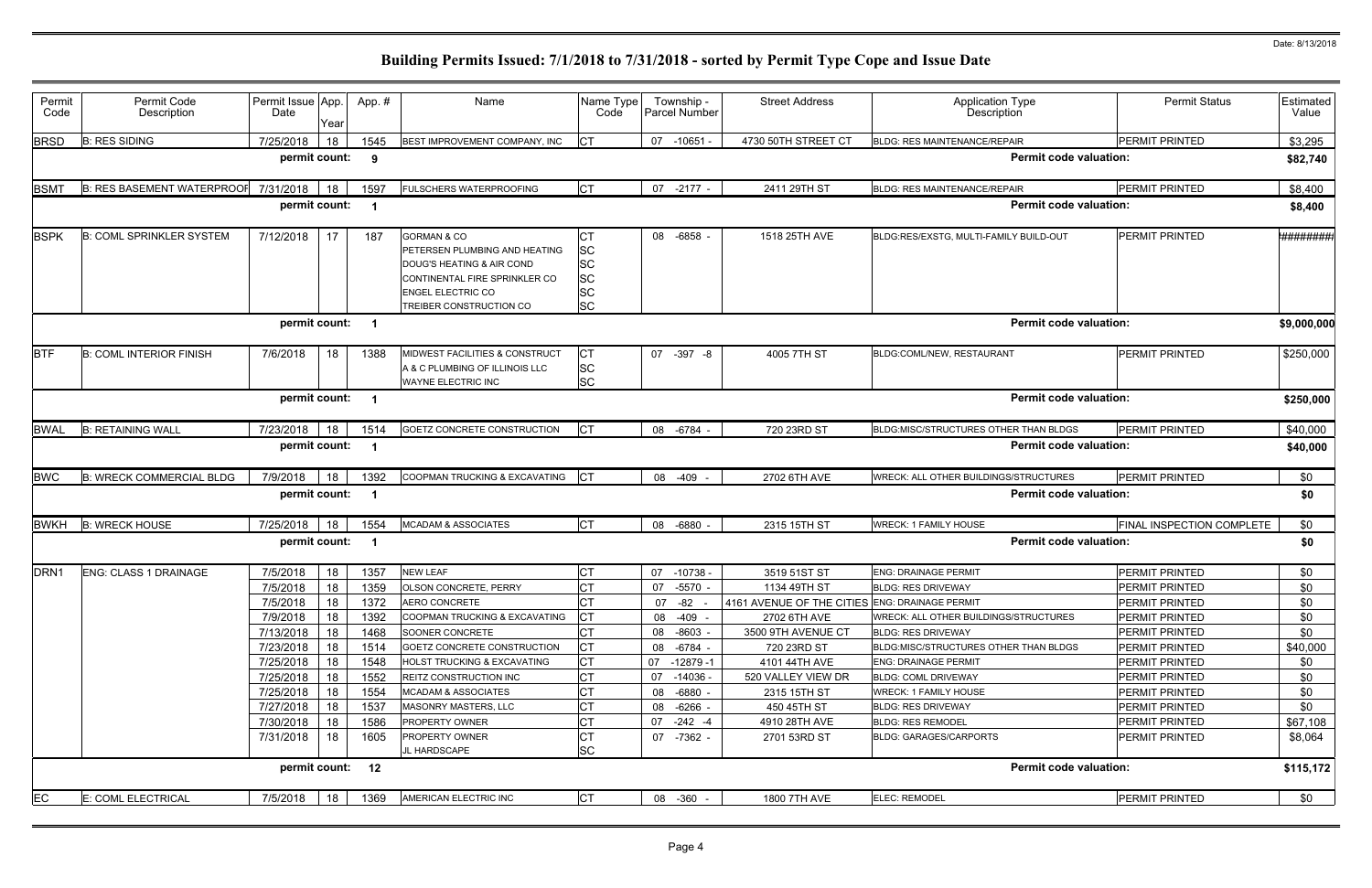| Permit     | Permit Code             | Permit Issue App. |          | App.#                   | Name                                                 | Name Type              |    | Township -    | <b>Street Address</b>                  | <b>Application Type</b>                | <b>Permit Status</b>      | Estimated    |
|------------|-------------------------|-------------------|----------|-------------------------|------------------------------------------------------|------------------------|----|---------------|----------------------------------------|----------------------------------------|---------------------------|--------------|
| Code       | Description             | Date              | Year     |                         |                                                      | Code                   |    | Parcel Number |                                        | Description                            |                           | Value        |
|            |                         |                   |          |                         |                                                      |                        |    |               |                                        |                                        |                           |              |
| <b>EC</b>  | E: COML ELECTRICAL      | 7/9/2018          | 18       | 1388                    | MIDWEST FACILITIES & CONSTRUCT                       | <b>SC</b>              |    | 07 - 397 - 8  | 4005 7TH ST                            | BLDG:COML/NEW, RESTAURANT              | <b>PERMIT PRINTED</b>     | \$250,000    |
|            |                         |                   |          |                         | A & C PLUMBING OF ILLINOIS LLC<br>WAYNE ELECTRIC INC | <b>SC</b>              |    |               |                                        |                                        |                           |              |
|            |                         |                   |          |                         |                                                      |                        |    |               |                                        |                                        |                           |              |
|            |                         | 7/10/2018         | 18       | 1167                    | <b>BRAD CHUMBLEY CUSTOM BUILDER</b>                  |                        |    | 08 -1257 -    | 712 16TH ST                            | <b>BLDG: COML REMODEL</b>              | PERMIT PRINTED            | \$5,000      |
|            |                         |                   |          |                         | PIKUZA ELECTRIC INC                                  | <b>SC</b>              |    |               |                                        |                                        |                           |              |
|            |                         | 7/10/2018         | 18       | 565                     | BOB JOHNSON CONSTRUCTION, INC                        | <b>CT</b>              |    | 08 -5430 -    | 1209 4TH AVE                           | <b>BLDG: COML REMODEL</b>              | PERMIT PRINTED            | \$78,100     |
|            |                         |                   |          |                         | <b>WIRTH INC</b>                                     | SC                     |    |               |                                        |                                        |                           |              |
|            |                         |                   |          |                         | <b>WRIGHT ELECTRIC</b>                               | <b>SC</b>              |    |               |                                        |                                        |                           |              |
|            |                         |                   |          |                         | ROCK RIVER ELECTRIC INC                              | <b>SC</b>              |    |               |                                        |                                        |                           |              |
|            |                         | 7/17/2018         | 18       | 1485                    | TRI-CITY ELECTRIC COMPANY                            | <b>CT</b>              | 08 | -1654 -       | 825 17TH ST                            | ELEC: COMMERCIAL, NEW                  | PERMIT PRINTED            | \$0          |
|            |                         | 7/19/2018         | 18       | 1497                    | TRI-CITY ELECTRIC COMPANY                            | <b>CT</b>              | 07 | $-415$ -C     | 4141 11TH AVENUE A                     | ELEC: COMMERCIAL, NEW                  | PERMIT PRINTED            | \$0          |
|            |                         | 7/23/2018         | 17       | 187                     | <b>GORMAN &amp; CO</b>                               | <b>CT</b>              |    | 08 -6858 -    | 1518 25TH AVE                          | BLDG:RES/EXSTG, MULTI-FAMILY BUILD-OUT | PERMIT PRINTED            | *#########   |
|            |                         |                   |          |                         | PETERSEN PLUMBING AND HEATING                        | <b>SC</b>              |    |               |                                        |                                        |                           |              |
|            |                         |                   |          |                         | DOUG'S HEATING & AIR COND                            | <b>SC</b>              |    |               |                                        |                                        |                           |              |
|            |                         |                   |          |                         | CONTINENTAL FIRE SPRINKLER CO                        | <b>SC</b>              |    |               |                                        |                                        |                           |              |
|            |                         |                   |          |                         | <b>ENGEL ELECTRIC CO</b>                             | <b>SC</b>              |    |               |                                        |                                        |                           |              |
|            |                         |                   |          |                         | TREIBER CONSTRUCTION CO                              | <b>SC</b>              |    |               |                                        |                                        |                           |              |
|            |                         | 7/24/2018         | 18       | 1534                    | ROCK RIVER ELECTRIC INC                              | <b>CT</b>              | 07 | $-12879 - 10$ | 4200 44TH AVE                          | ELEC: SERVICE                          | <b>PERMIT PRINTED</b>     | \$0          |
|            |                         | 7/24/2018         | 17       | 2415                    | ZELNIO CONSTRUCTION, JOHN                            | СT                     | 07 | -14401 -      | 3810 29TH ST                           | <b>BLDG:COML/NEW, INDUSTRIAL</b>       | PERMIT PRINTED            | \$183,000    |
|            |                         |                   |          |                         | <b>BLONDELL PLUMBING SERVICES</b>                    | <b>SC</b>              |    |               |                                        |                                        |                           |              |
|            |                         |                   |          |                         | <b>ROCK RIVER ELECTRIC INC</b>                       | <b>SC</b>              |    |               |                                        |                                        |                           |              |
|            |                         |                   |          |                         | <b>ROCK RIVER ELECTRIC INC</b>                       | <b>SC</b>              |    |               |                                        |                                        |                           |              |
|            |                         | 7/26/2018         | 18       | 728                     | <b>BUILD TO SUIT INC</b>                             |                        |    | 07 -15146 -   | 3930 16TH ST                           | <b>BLDG: MISC STRUCTURE</b>            | PERMIT PRINTED            | \$636,039    |
|            |                         |                   |          |                         | CRAWFORD HEATING & COOLING                           | <b>SC</b>              |    |               |                                        |                                        |                           |              |
|            |                         |                   |          |                         | PETERSEN PLUMBING AND HEATING                        | <b>SC</b>              |    |               |                                        |                                        |                           |              |
|            |                         |                   |          |                         | TRI-CITY ELECTRIC COMPANY                            | <b>SC</b>              |    |               |                                        |                                        |                           |              |
|            |                         | permit count:     |          | 10                      |                                                      |                        |    |               |                                        | <b>Permit code valuation:</b>          |                           | \$10,152,139 |
|            |                         |                   |          |                         |                                                      |                        |    |               |                                        |                                        |                           |              |
| <b>ENB</b> | <b>B: RES DRIVEWAY</b>  | 7/5/2018          | 18       | 1359                    | <b>OLSON CONCRETE, PERRY</b>                         | IСТ                    | 07 | -5570 -       | 1134 49TH ST                           | <b>BLDG: RES DRIVEWAY</b>              | PERMIT PRINTED            | \$0          |
|            |                         | 7/13/2018         | 18       | 1468                    | SOONER CONCRETE                                      | СT                     | 08 | $-8603$       | 3500 9TH AVENUE CT                     | <b>BLDG: RES DRIVEWAY</b>              | PERMIT PRINTED            | \$0          |
|            |                         | 7/24/2018         | 18       | 1537                    | <b>MASONRY MASTERS, LLC</b>                          | Iст                    | 08 | -6266         | 450 45TH ST                            | <b>BLDG: RES DRIVEWAY</b>              | PERMIT PRINTED            | \$0          |
|            |                         |                   |          |                         |                                                      |                        |    |               |                                        | <b>Permit code valuation:</b>          |                           |              |
|            |                         | permit count:     |          | - 3                     |                                                      |                        |    |               |                                        |                                        |                           | \$0          |
| <b>END</b> | <b>B: COML DRIVEWAY</b> | 7/25/2018         |          | 1552                    | <b>REITZ CONSTRUCTION INC</b>                        | CT                     |    | 07 -14036 -   | 520 VALLEY VIEW DR                     | <b>BLDG: COML DRIVEWAY</b>             | PERMIT PRINTED            | \$0          |
|            |                         |                   | 18<br>17 | 187                     | <b>GORMAN &amp; CO</b>                               | <b>CT</b>              |    | 08 -6858 -    | 1518 25TH AVE                          | BLDG:RES/EXSTG, MULTI-FAMILY BUILD-OUT | PERMIT PRINTED            | *########    |
|            |                         | 7/26/2018         |          |                         | PETERSEN PLUMBING AND HEATING                        | <b>SC</b>              |    |               |                                        |                                        |                           |              |
|            |                         |                   |          |                         |                                                      |                        |    |               |                                        |                                        |                           |              |
|            |                         |                   |          |                         | DOUG'S HEATING & AIR COND                            | <b>SC</b>              |    |               |                                        |                                        |                           |              |
|            |                         |                   |          |                         | CONTINENTAL FIRE SPRINKLER CO                        | <b>SC</b>              |    |               |                                        |                                        |                           |              |
|            |                         |                   |          |                         | <b>ENGEL ELECTRIC CO</b>                             | <b>SC</b><br><b>SC</b> |    |               |                                        |                                        |                           |              |
|            |                         |                   |          |                         | TREIBER CONSTRUCTION CO                              |                        |    |               |                                        |                                        |                           |              |
|            |                         | permit count:     |          | $\overline{\mathbf{2}}$ |                                                      |                        |    |               |                                        | <b>Permit code valuation:</b>          |                           | \$9,000,000  |
| <b>ER</b>  | E: RES ELECTRICAL       | 7/2/2018          | 18       | 1146                    | LOVE ELECTRIC OF THE QUAD CITI                       | <b>CT</b>              | 08 | -494 -1       | 900 36TH ST                            | <b>BLDG: MISC STRUCTURE</b>            | FINAL INSPECTION COMPLETE | \$500        |
|            |                         | 7/3/2018          | 18       | 1348                    | ADVANTAGE ELCTRL SERVICES INC                        | <b>CT</b>              | 07 | $-1262$ -     | 3100 AVENUE OF THE CITIES ELEC: REWIRE |                                        | FINAL INSPECTION COMPLETE | \$0          |
|            |                         | 7/3/2018          | 18       | 1349                    | ROCK RIVER ELECTRIC INC                              | <b>CT</b>              |    | 07 -7494 -    | 2750 13TH AVE                          | ELEC: SERVICE                          | PERMIT PRINTED            | \$0          |
|            |                         |                   |          |                         |                                                      | IСТ                    |    |               |                                        |                                        |                           |              |
|            |                         | 7/5/2018          | 18       | 1338                    | <b>COACH HOUSE GARAGES</b>                           |                        |    | 08 -5011 -    | 1506 16TH ST                           | BLDG: RES MAINTENANCE/REPAIR           | PERMIT PRINTED            | \$39,476     |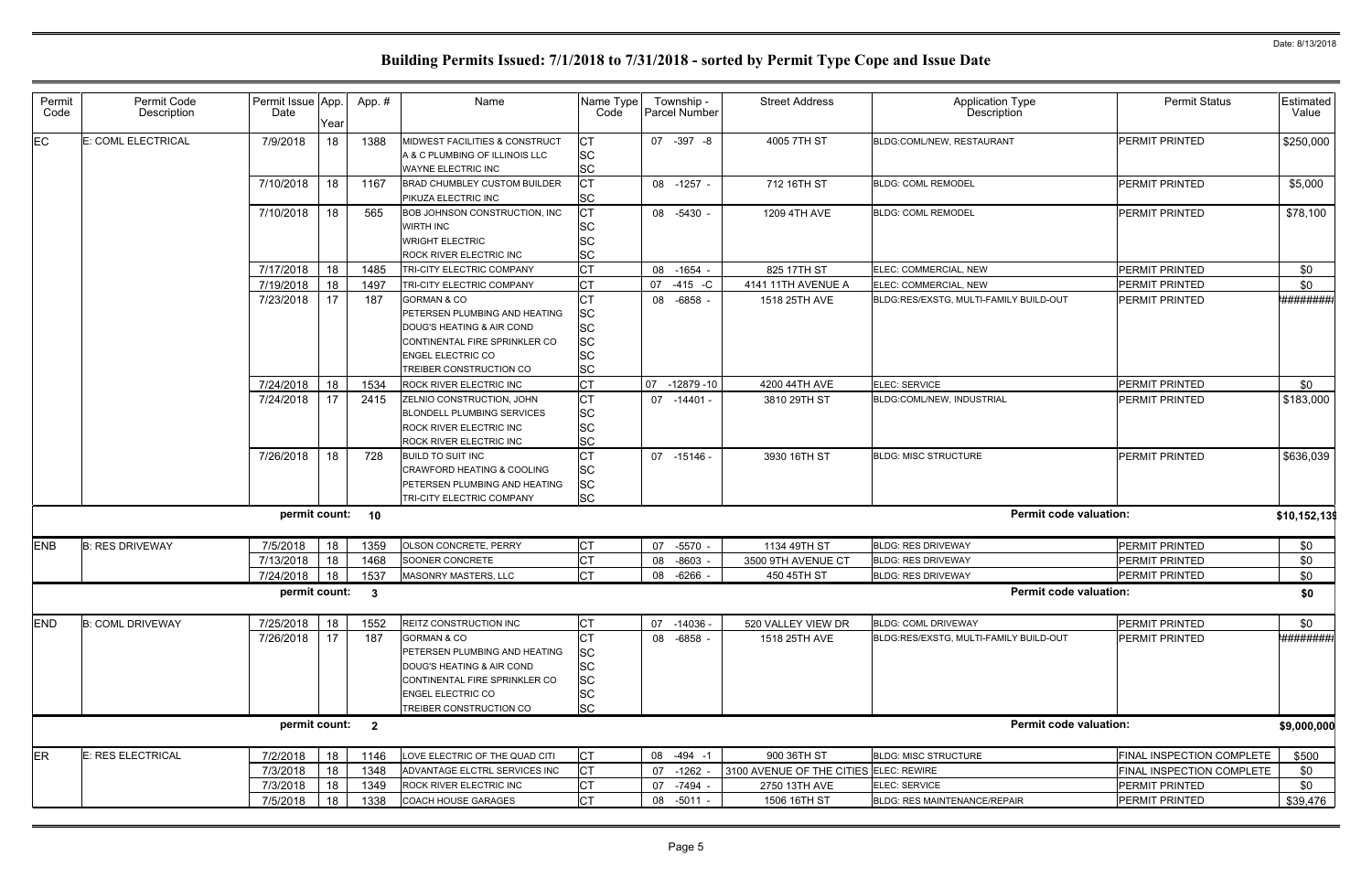| Permit<br>Code | Permit Code<br>Description | Permit Issue App.<br>Date | Year | App.# | Name                                                                                                                                 | Name Type<br>Code                                |    | Township -<br>Parcel Number | <b>Street Address</b> | <b>Application Type</b><br>Description       | <b>Permit Status</b>      | <b>Estimated</b><br>Value |
|----------------|----------------------------|---------------------------|------|-------|--------------------------------------------------------------------------------------------------------------------------------------|--------------------------------------------------|----|-----------------------------|-----------------------|----------------------------------------------|---------------------------|---------------------------|
| ER             | E: RES ELECTRICAL          | 7/5/2018                  | 18   | 1338  | KOEHLER ELECTRIC INC, J W                                                                                                            | <b>SC</b>                                        |    | 08 -5011 -                  | 1506 16TH ST          | <b>BLDG: RES MAINTENANCE/REPAIR</b>          | PERMIT PRINTED            | \$39,476                  |
|                |                            | 7/6/2018                  | 18   | 1380  | PIZANO ELECTRIC INC                                                                                                                  | <b>CT</b>                                        | 08 | $-5015 -$                   | 1520 16TH ST          | ELEC: SERVICE                                | PERMIT PRINTED            | \$0                       |
|                |                            | 7/6/2018                  | 18   | 1381  | <b>SHAW ELECTRIC INC</b>                                                                                                             | IСТ                                              |    | 08 -6374 -                  | 705 25TH ST           | <b>ELEC: SERVICE</b>                         | PERMIT PRINTED            | \$0                       |
|                |                            | 7/12/2018                 | 18   | 815   | 2ND GENERATION GARAGE BUILDERS<br>LAKEWOOD ELECTRIC AND GENERATO SC                                                                  |                                                  |    | 07 -5730 -                  | 1883 24TH AVENUE CT   | <b>BLDG: GARAGES/CARPORTS</b>                | FINAL INSPECTION COMPLETE | \$19,000                  |
|                |                            | 7/12/2018                 | 18   | 1376  | <b>ALAN HON</b><br>ADVANTAGE ELCTRL SERVICES INC<br><b>ALWAYS PLUMBING</b>                                                           | <b>SC</b><br><b>SC</b>                           |    | 08 -6093 -2                 | 3326 PARK 16TH ST     | <b>BLDG: COML REMODEL</b>                    | PERMIT PRINTED            | \$4,000                   |
|                |                            | 7/13/2018                 | 18   | 1387  | TIMBER STONE INC.<br><b>AERO PLUMBING AND HEATING</b><br><b>BLACKHAWK ELECTRIC ENTERPRISES</b>                                       | SC<br><b>SC</b>                                  |    | 07 -10771 -                 | 3415 45TH ST          | <b>BLDG: RES REMODEL</b>                     | PERMIT PRINTED            | \$13,000                  |
|                |                            | 7/13/2018                 | 18   | 1462  | <b>BLACKHAWK ELECTRIC ENTERPRISES</b>                                                                                                |                                                  |    | 08 -171 -                   | 730 24TH AVENUE CT    | ELEC: SERVICE                                | PERMIT PRINTED            | \$0                       |
|                |                            | 7/13/2018                 | 18   | 1428  | ADVANTAGE ELCTRL SERVICES INC                                                                                                        | IСT                                              |    | 08 -4146 -                  | 2038 13TH ST          | ELEC: SERVICE                                | FINAL INSPECTION COMPLETE | \$0                       |
|                |                            | 7/13/2018                 | 18   | 1463  | ART-O-LITE ELECTRIC CO                                                                                                               | <b>CT</b>                                        |    | 08 -793                     | 1154 19TH ST          | ELEC: SERVICE                                | FINAL INSPECTION COMPLETE | \$0                       |
|                |                            | 7/16/2018                 | 18   | 1476  | TRI-CITY ELECTRIC COMPANY                                                                                                            | СT                                               | 07 | -425 -D                     | 1150 41ST ST          | ELEC: WIRING, MISC                           | PERMIT PRINTED            | \$0                       |
|                |                            | 7/16/2018                 | 18   | 1295  | FW PROPERTY MAINTENANCE                                                                                                              | <b>CT</b>                                        | 07 | $-865 - 1$                  | 2610 41ST ST          | <b>BLDG: RES REMODEL</b>                     | PERMIT PRINTED            | \$33,500                  |
|                |                            | 7/16/2018                 | 18   | 1475  | ELECTRIC DOCTOR SERVICE LLC                                                                                                          | <b>CT</b>                                        | 08 | -4860 -                     | 910 12TH AVE          | ELEC: SERVICE                                | PERMIT PRINTED            | \$0                       |
|                |                            | 7/16/2018                 | 18   | 1474  | FW PROPERTY MAINTENANCE                                                                                                              | <b>CT</b>                                        |    | 08 -91 -1                   | 2104 18TH AVE         | ELEC: SERVICE                                | PERMIT PRINTED            | \$0                       |
|                |                            | 7/17/2018                 | 18   | 1489  | TRI-CITY ELECTRIC COMPANY                                                                                                            | <b>CT</b>                                        |    | 08 -4714 -                  | 1312 25TH ST          | ELEC: SERVICE                                | FINAL INSPECTION COMPLETE | \$0                       |
|                |                            | 7/19/2018                 | 18   | 617   | MIDWEST COMPLETE CONSTRUCTION<br>PETERSEN PLUMBING AND HEATING<br>TRI-CITY ELECTRIC COMPANY<br><b>CRAWFORD HEATING &amp; COOLING</b> | <b>SC</b><br><b>SC</b><br><b>SC</b>              |    | 08 -7839 -                  | 1834 14TH ST          | <b>BLDG: RES ADDITION</b>                    | PERMIT PRINTED            | \$80,000                  |
|                |                            | 7/24/2018                 | 18   | 1535  | <b>ROCK RIVER ELECTRIC INC</b>                                                                                                       | <b>CT</b>                                        | 07 | $-6727 -$                   | 3724 11TH AVE         | ELEC: SERVICE                                | PERMIT PRINTED            | \$0                       |
|                |                            | 7/25/2018                 | 18   | 1370  | ZELNIO CONSTRUCTION, JOHN<br>POINT ELECTRIC                                                                                          | СT<br><b>SC</b>                                  |    | 08 -183 -33                 | 2309 1ST STREET CT    | <b>BLDG: MISC STRUCTURE</b>                  | PERMIT PRINTED            | \$18,000                  |
|                |                            | 7/26/2018                 | 18   | 1310  | <b>TRAPKUS BUILD</b><br><b>DEMARLIE MAINTENANCE</b><br>CAMPBELL ELECTRIC<br>PRECISION AIR HTG & AC INC                               | <b>SC</b><br><b>SC</b><br><b>SC</b>              |    | $07 - 37 -$                 | 1405 51ST STREET DR   | BLDG:RES/NEW, SINGLE FAMILY ATTD (TOWNHOUSE) | PERMIT PRINTED            | \$101,550                 |
|                |                            | 7/26/2018                 | 18   | 1311  | <b>TRAPKUS BUILD</b><br><b>DEMARLIE MAINTENANCE</b><br>CAMPBELL ELECTRIC<br>PRECISION AIR HTG & AC INC                               | <b>SC</b><br><b>SC</b><br><b>SC</b>              |    | $07 - 37 -$                 | 1407 51ST STREET DR   | BLDG:RES/NEW, SINGLE FAMILY ATTD (TOWNHOUSE) | PERMIT PRINTED            | \$101,550                 |
|                |                            | 7/26/2018                 | 18   | 1308  | <b>TRAPKUS BUILD</b><br><b>DEMARLIE MAINTENANCE</b><br>CAMPBELL ELECTRIC<br>PRECISION AIR HTG & AC INC                               | <b>CT</b><br>SC<br><b>SC</b><br><b>SC</b>        |    | $07 -37 -$                  | 1409 51ST STREET DR   | BLDG:RES/NEW, SINGLE FAMILY ATTD (TOWNHOUSE) | PERMIT PRINTED            | \$101,550                 |
|                |                            | 7/26/2018                 | 18   | 1309  | <b>TRAPKUS BUILD</b><br><b>DEMARLIE MAINTENANCE</b><br>CAMPBELL ELECTRIC<br>PRECISION AIR HTG & AC INC                               | <b>CT</b><br><b>SC</b><br><b>SC</b><br><b>SC</b> |    | $07 -37 -$                  | 1411 51ST STREET DR   | BLDG:RES/NEW, SINGLE FAMILY ATTD (TOWNHOUSE) | PERMIT PRINTED            | \$101,550                 |
|                |                            | 7/27/2018                 | 18   | 1583  | TRI-CITY ELECTRIC COMPANY                                                                                                            | <b>CT</b>                                        | 07 | $-12301 -$                  | 3526 35TH ST          | ELEC: SERVICE                                | FINAL INSPECTION COMPLETE | \$0                       |
|                |                            | 7/31/2018                 | 18   | 1585  | TIMBER STONE INC.<br>ACCURATE ELCT INSTALLATION LLC                                                                                  | CT<br><b>SC</b>                                  |    | 07 -2838 -                  | 3403 14TH ST          | <b>BLDG: RES MAINTENANCE/REPAIR</b>          | <b>PERMIT PRINTED</b>     | \$7,000                   |
|                |                            | 7/31/2018                 | 18   | 1610  | <b>BLACKHAWK ELECTRIC ENTERPRISES</b>                                                                                                | $ _{\rm CT}$                                     |    | 07 -896 -                   | 2902 44TH ST          | ELEC: WIRING, MISC                           | PERMIT PRINTED            | \$0                       |
|                |                            | 7/31/2018                 | 18   | 1601  | ULTIMATE ELECTRIC UNLIMITED                                                                                                          | <b>CT</b>                                        |    | 08 -6344 -                  | 1022 24TH ST          | ELEC: REWIRE                                 | PERMIT PRINTED            | \$0                       |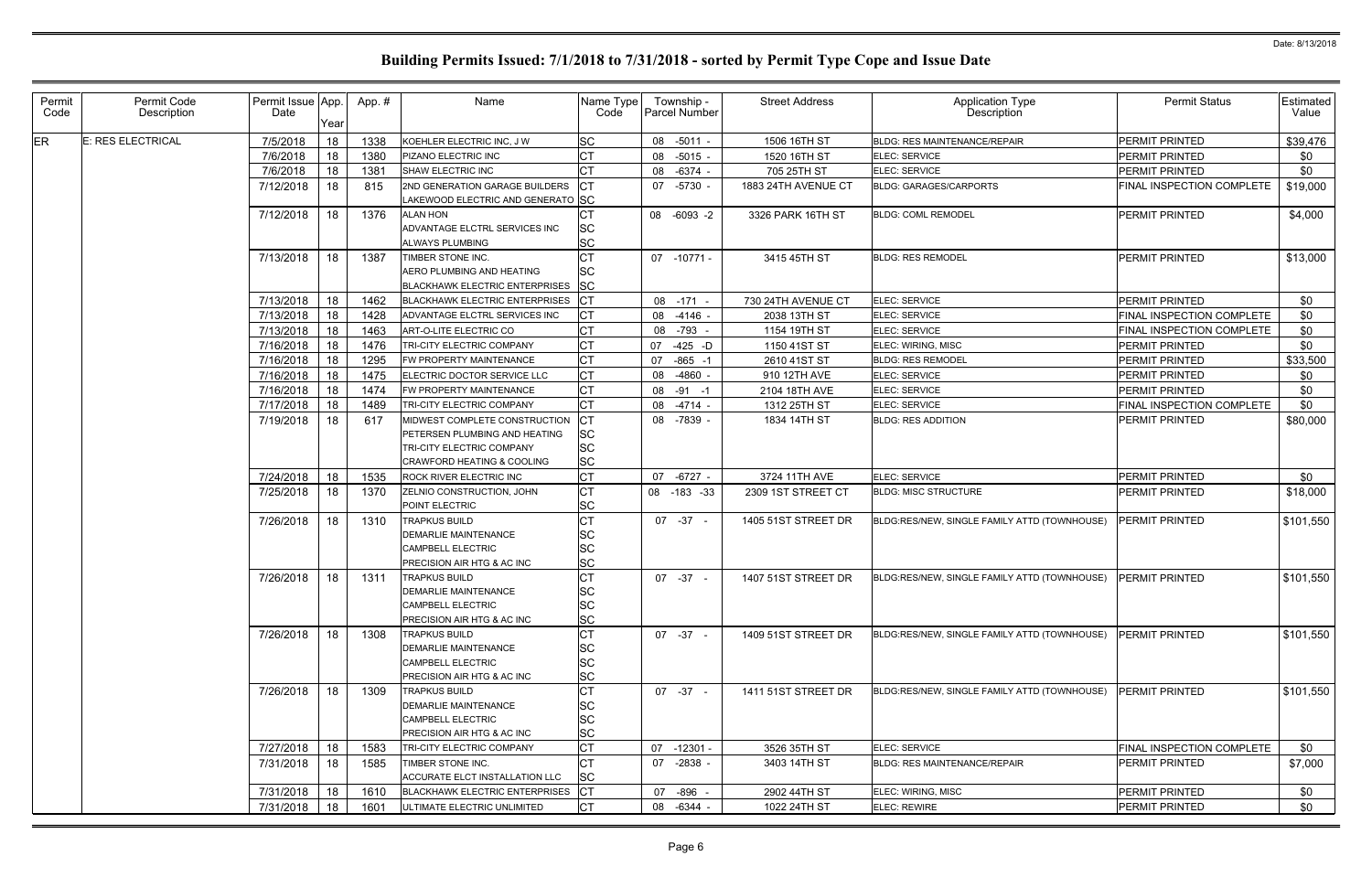| Permit<br>Code | Permit Code<br>Description | Permit Issue App.<br>Date | Year   | App.# | Name                                                                        | Name Type<br>Code      |    | Township -<br>Parcel Number | <b>Street Address</b>                                 | <b>Application Type</b><br>Description | <b>Permit Status</b>             | Estimated<br>Value |
|----------------|----------------------------|---------------------------|--------|-------|-----------------------------------------------------------------------------|------------------------|----|-----------------------------|-------------------------------------------------------|----------------------------------------|----------------------------------|--------------------|
|                |                            | permit count:             |        | 28    |                                                                             |                        |    |                             |                                                       | <b>Permit code valuation:</b>          |                                  | \$620,676          |
| <b>MC</b>      | M: COML MECHANICAL         | 7/2/2018                  | 18     | 134'  | <b>CRAWFORD COMPANY</b>                                                     | <b>CT</b>              | 07 | $-2385 -2$                  | 3003 41ST ST                                          | HTG: FURNACE/AC, REPLACE               | <b>PERMIT PRINTED</b>            | \$0                |
|                |                            | 7/5/2018                  | 18     | 1354  | ALLISON PLBG, HTG & AIR                                                     | <b>CT</b>              | 07 | $-77 - 1$                   | 3610 AVENUE OF THE CITIES HTG: OTHER, INSTALL/REPLACE |                                        | FINAL INSPECTION COMPLETE        | \$0                |
|                |                            | 7/5/2018                  | 18     | 1351  | O'DELLS HEATING AND AC                                                      | СT                     | 08 | -5538                       | 1316 4TH AVE                                          | HTG: AIR CONDITIONING, REPLACE         | PERMIT PRINTED                   | \$0                |
|                |                            | 7/6/2018                  | 18     | 728   | <b>BUILD TO SUIT INC</b>                                                    | <b>CT</b>              |    | 07 -15146 -                 | 3930 16TH ST                                          | <b>BLDG: MISC STRUCTURE</b>            | <b>PERMIT PRINTED</b>            | \$636,039          |
|                |                            |                           |        |       | <b>CRAWFORD HEATING &amp; COOLING</b>                                       | <b>SC</b>              |    |                             |                                                       |                                        |                                  |                    |
|                |                            |                           |        |       | PETERSEN PLUMBING AND HEATING                                               | <b>SC</b>              |    |                             |                                                       |                                        |                                  |                    |
|                |                            |                           |        |       | TRI-CITY ELECTRIC COMPANY                                                   | <b>SC</b>              |    |                             |                                                       |                                        |                                  |                    |
|                |                            | 7/6/2018                  | 18     | 1374  | MECHANICAL SERVICE INC                                                      | СT                     | 07 | $-191 -2$                   | 3601 16TH ST                                          | HTG: ROOFTOP UNIT, REPLACE             | <b>PERMIT PRINTED</b>            | \$0                |
|                |                            | 7/6/2018                  | 18     | 1375  | MECHANICAL SERVICE INC                                                      | <b>CT</b>              | 08 | $-2601 -$                   | 555 19TH AVE                                          | HTG: ROOFTOP UNIT, REPLACE             | <b>PERMIT PRINTED</b>            | \$0                |
|                |                            | 7/9/2018                  | 18     | 1390  | BRADY COMPANY, J L                                                          | <b>CT</b>              | 07 | $-10288$                    | 5016 34TH AVENUE B                                    | HTG: AIR CONDITIONING, REPLACE         | PERMIT PRINTED                   | \$0                |
|                |                            | 7/10/2018                 | 18     | 1409  | KLAUER HEATING & AC LTD                                                     | <b>CT</b>              | 07 | $-7546 -$                   | 2345 19TH ST                                          | HTG: ROOFTOP UNIT, REPLACE             | FINAL INSPECTION COMPLETE        | \$0                |
|                |                            | 7/20/2018                 | 18     | 1500  | BRADY COMPANY, J L                                                          | <b>CT</b>              | 07 | -6305                       | 4800 AVENUE OF THE CITIES HTG: ROOFTOP UNIT, REPLACE  |                                        | PERMIT PRINTED                   | \$0                |
|                |                            | 7/25/2018                 | 18     | 155'  | CLIMATE ENGINEERS FORM. CLIMAT                                              | IСТ                    | 08 | $-5430$                     | 1209 4TH AVE                                          | HTG: FURNACE/AC, REPLACE               | <b>PERMIT PRINTED</b>            | \$0                |
|                |                            | 7/26/2018                 | 18     | 1559  | DOUG'S HEATING & AIR COND                                                   | СT                     | 07 | $-12879-10$                 | 4300 44TH AVE                                         | HTG: ROOFTOP UNIT, REPLACE             | PERMIT PRINTED                   | \$0                |
|                |                            | 7/27/2018                 | 18     | 1576  | PRECISION AIR HTG & AC INC                                                  | <b>CT</b>              | 07 | $-227 - A$                  | 3561 41ST ST                                          | HTG: FURNACE/AC, REPLACE               | <b>PERMIT PRINTED</b>            | \$0                |
|                |                            | 7/30/2018                 | 18     | 1388  | <b>MIDWEST FACILITIES &amp; CONSTRUCT</b><br>A & C PLUMBING OF ILLINOIS LLC | <b>CT</b>              | 07 | -397 -8                     | 4005 7TH ST                                           | BLDG:COML/NEW, RESTAURANT              | PERMIT PRINTED                   | \$250,000          |
|                |                            |                           |        |       | WAYNE ELECTRIC INC                                                          | <b>SC</b><br><b>SC</b> |    |                             |                                                       |                                        |                                  |                    |
|                |                            | 7/30/2018                 | 18     | 1590  | TOTAL MAINTENANCE INC                                                       | <b>CT</b>              |    | 08 -9263                    | 833 16TH AVE                                          | HTG: ROOFTOP UNIT, REPLACE             | <b>PERMIT PRINTED</b>            | \$0                |
|                |                            | permit count:             |        | 14    |                                                                             |                        |    |                             |                                                       | <b>Permit code valuation:</b>          |                                  |                    |
|                |                            |                           |        |       |                                                                             |                        |    |                             |                                                       |                                        |                                  | \$886,039          |
| <b>MCI</b>     | M: COML INVESTIGATION      | 7/2/2018                  | 18     | 1342  | <b>CRAWFORD COMPANY</b>                                                     | IСТ                    |    | 07 -397 -8                  | 400 JOHN DEERE RD                                     | HTG: AIR CONDITIONING, REPLACE         | <b>PERMIT PRINTED</b>            | \$0                |
|                |                            | permit count:             |        |       |                                                                             |                        |    |                             |                                                       | <b>Permit code valuation:</b>          |                                  | \$0                |
| <b>MR</b>      | M: RES MECHANICAL          | 7/3/2018                  | 18     | 1347  | KALE HEATING & AC                                                           | IСТ                    | 07 | $-196 - 1$                  | 2929 38TH AVE                                         | HTG: AIR CONDITIONING, REPLACE         | PERMIT PRINTED                   | \$0                |
|                |                            | 7/3/2018                  | 18     | 1345  | <b>FREED HEATING &amp; AC</b>                                               | <b>CT</b>              | 08 | $-3612 -$                   | 900 23RD AVE                                          | HTG: AIR CONDITIONING, REPLACE         | PERMIT PRINTED                   | \$0                |
|                |                            | 7/3/2018                  | 18     | 1344  | KALE HEATING & AC                                                           | СT                     | 08 | -6794                       | 1709 12TH ST                                          | HTG: AIR CONDITIONING, REPLACE         | PERMIT PRINTED                   | \$0                |
|                |                            | 7/6/2018                  | 18     | 1377  | KALE HEATING & AC                                                           | <b>CT</b>              | 07 | $-7546 - 3$                 | 1918 GLENWOOD DR                                      | HTG: AIR CONDITIONING, REPLACE         | <b>PERMIT PRINTED</b>            | \$0                |
|                |                            | 7/6/2018                  | - 18 I | 1378  | <b>PETERSEN PLUMBING AND HEATING</b>                                        | CT                     |    | 08 -494 -1                  | 900 36TH ST                                           | HTG: BOILER/FURNACE, INSTALL           | PERMIT PRINTED                   | \$0                |
|                |                            | 7/6/2018                  | 18     | 1379  | KLAUER HEATING & AC LTD                                                     | <b>CT</b>              |    | 08 -7870 -                  | 1926 15TH STREET A                                    | HTG: FURNACE/AC, REPLACE               | PERMIT PRINTED                   | \$0                |
|                |                            | 7/9/2018                  | 18     | 1391  | <b>BRADY COMPANY, JL</b>                                                    | СT                     |    | 08 -3613 -81                | 3301 3RD ST                                           | HTG: FURNACE/AC, REPLACE               | PERMIT PRINTED                   | \$0                |
|                |                            | 7/10/2018                 | 18     | 1408  | BRADY COMPANY, J L                                                          | СT                     |    | 07 -10801 -                 | 4626 49TH AVE                                         | HTG: AIR CONDITIONING, REPLACE         | <b>PERMIT PRINTED</b>            | \$0                |
|                |                            | 7/10/2018                 | 18     | 1405  | HOMETOWN PLUMBING & HEATING CO CT                                           |                        |    | 07 -13983 -                 | 3615 38TH ST                                          | HTG: AIR CONDITIONING, REPLACE         | PERMIT PRINTED                   | \$0                |
|                |                            | 7/10/2018                 | 18     | 1411  | <b>FREED HEATING &amp; AC</b>                                               | СT                     |    | 08 -2183 -                  | 428 40TH ST                                           | HTG: BOILER/FURNACE, REPLACE           | PERMIT PRINTED                   | \$0                |
|                |                            | 7/10/2018                 | 18     | 1410  | <b>GABRILSON HEATING &amp; AC</b>                                           | <b>CT</b>              |    | 08 -2533 -                  | 1923 13TH ST                                          | HTG: BOILER/FURNACE, REPLACE           | PERMIT PRINTED                   | \$0                |
|                |                            | 7/10/2018                 | 18     | 1412  | <b>BRADY COMPANY, JL</b>                                                    | <b>CT</b>              |    | 08 -6507 -3                 | 906 53RD ST                                           | HTG: FURNACE/AC, REPLACE               | PERMIT PRINTED                   | \$0                |
|                |                            | 7/10/2018                 | 18     | 1407  | <b>FREED HEATING &amp; AC</b>                                               | <b>CT</b>              |    | 08 -7935 -                  | 2029 15TH ST                                          | HTG: AIR CONDITIONING, REPLACE         | PERMIT PRINTED                   | \$0                |
|                |                            | 7/10/2018                 | 18     | 1406  | <b>FREED HEATING &amp; AC</b>                                               | СT                     |    | 08 -8420 -                  | 1744 28TH AVE                                         | HTG: AIR CONDITIONING, REPLACE         | PERMIT PRINTED                   | \$0                |
|                |                            | 7/12/2018                 | 18     | 1425  | KLAUER HEATING & AC LTD                                                     | <b>CT</b>              |    | 08 -7425 -                  | 2019 12TH ST                                          | HTG: FURNACE/AC, REPLACE               | <b>FINAL INSPECTION COMPLETE</b> | \$0                |
|                |                            | 7/13/2018                 | 18     | 1466  | TOTAL MAINTENANCE INC                                                       | <b>CT</b>              |    | 07 -10127 -                 | 5021 46TH AVENUE CT                                   | HTG: AIR CONDITIONING, REPLACE         | <b>PERMIT PRINTED</b>            | \$0                |
|                |                            | 7/13/2018                 | 18     | 1434  | BRADY COMPANY, JL                                                           | СT                     |    | 07 -11932 -                 | 4605 25TH AVENUE CT                                   | HTG: AIR CONDITIONING, REPLACE         | <b>PERMIT PRINTED</b>            | \$0                |
|                |                            |                           |        |       |                                                                             |                        |    |                             |                                                       |                                        |                                  |                    |
|                |                            | 7/13/2018                 | 18     | 1435  | TOTAL MAINTENANCE INC                                                       | <b>CT</b>              |    | 07 -1480 -                  | 2445 33RD ST                                          | HTG: AIR CONDITIONING, REPLACE         | PERMIT PRINTED                   | \$0                |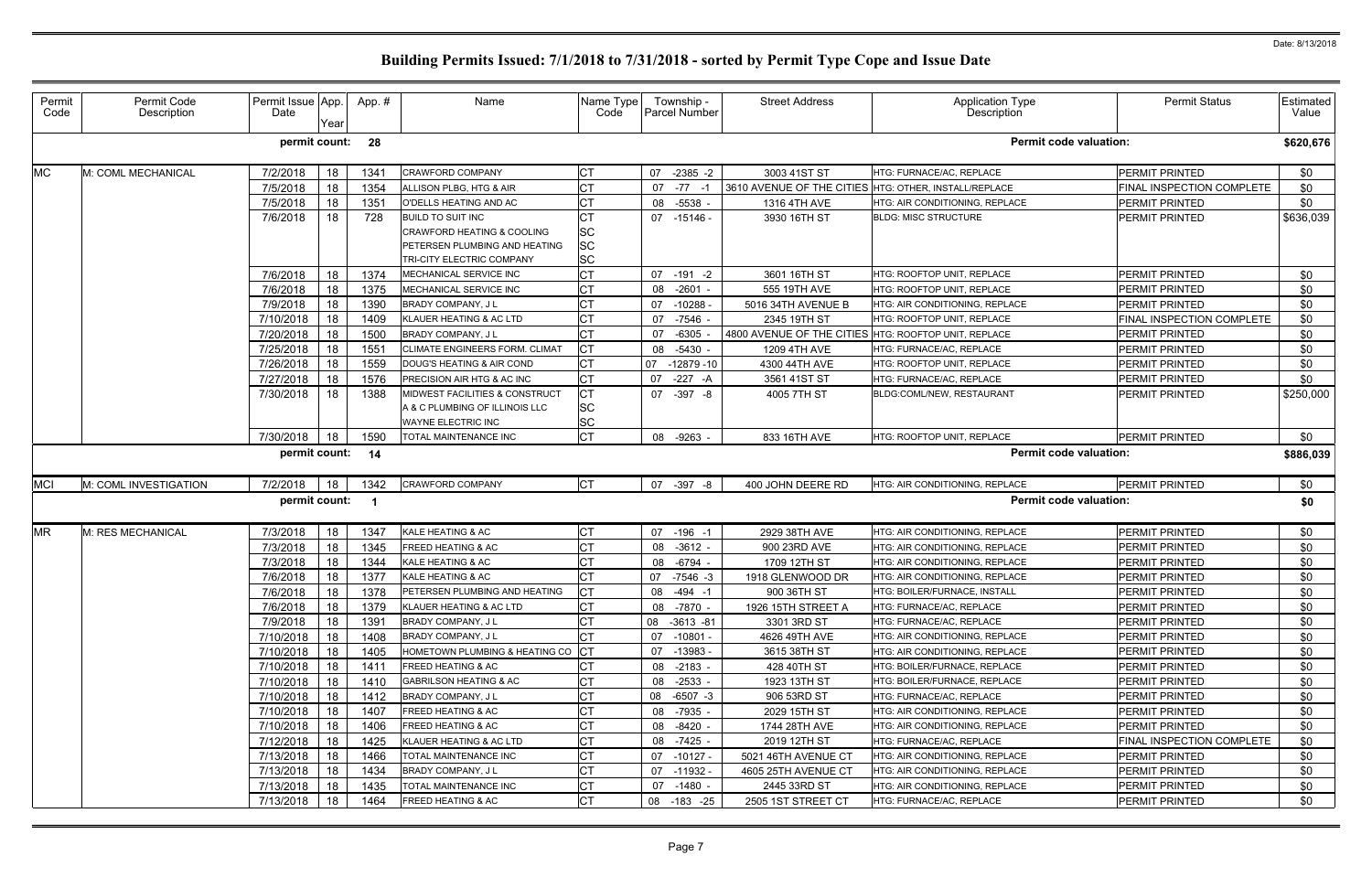| Permit<br>Code | Permit Code<br>Description | Permit Issue App.<br>Date | Year | App.# | Name                                    | Name Type<br>Code | Township -<br><b>Parcel Number</b> | <b>Street Address</b> | Application Type<br>Description | <b>Permit Status</b>      | <b>Estimated</b><br>Value |
|----------------|----------------------------|---------------------------|------|-------|-----------------------------------------|-------------------|------------------------------------|-----------------------|---------------------------------|---------------------------|---------------------------|
| <b>MR</b>      | M: RES MECHANICAL          | 7/13/2018                 | 18   | 1465  | FREED HEATING & AC                      | <b>CT</b>         | 08 -8415 -33                       | 2315 14TH AVE         | HTG: AIR CONDITIONING, REPLACE  | <b>PERMIT PRINTED</b>     | \$0                       |
|                |                            | 7/18/2018                 | 18   | 1491  | <b>REED HEATING &amp; AC</b>            | <b>CT</b>         | 08 -1779 -                         | 5143 7TH AVE          | HTG: AIR CONDITIONING, REPLACE  | <b>PERMIT PRINTED</b>     | \$0                       |
|                |                            | 7/19/2018                 | 18   | 1495  | JOHNSON HEATING & A/C INC               | <b>CT</b>         | 08 -2631 -                         | 400 24TH ST           | HTG: AIR CONDITIONING, REPLACE  | PERMIT PRINTED            | \$0                       |
|                |                            | 7/19/2018                 | 18   | 1494  | <b>BORNHOEFT HEATING &amp; AC</b>       | <b>CT</b>         | 08 -409 -3                         | 2608 6TH AVE          | HTG: AIR CONDITIONING, REPLACE  | PERMIT PRINTED            | \$0                       |
|                |                            | 7/20/2018                 | 18   | 1499  | <b>REED HEATING &amp; AC</b>            | <b>CT</b>         | 08 -8374 -                         | 2016 3RD ST           | HTG: AIR CONDITIONING, REPLACE  | <b>PERMIT PRINTED</b>     | \$0                       |
|                |                            | 7/25/2018                 | 18   | 1550  | <b>REED HEATING &amp; AC</b>            | <b>CT</b>         | 07<br>$-12128$                     | 3241 45TH ST          | HTG: FURNACE/AC, REPLACE        | PERMIT PRINTED            | \$0                       |
|                |                            | 7/25/2018                 | 18   | 1544  | <b>TRITON PLUMBING</b>                  |                   | $-6550$ -<br>07                    | 3711 13TH AVE         | HTG: AIR CONDITIONING, REPLACE  | <b>PERMIT PRINTED</b>     | \$0                       |
|                |                            | 7/26/2018                 | 18   | 1560  | KALE HEATING & AC                       | СT                | 07 -13496 -                        | 4248 22ND AVE         | HTG: AIR CONDITIONING, REPLACE  | <b>PERMIT PRINTED</b>     | \$0                       |
|                |                            | 7/26/2018                 | 18   | 1557  | <b>SCHEBLER COMPANY</b>                 | <b>CT</b>         | 07<br>$-14016$                     | 7108 36TH AVENUE B CT | HTG: FURNACE/AC, REPLACE        | PERMIT PRINTED            | \$0                       |
|                |                            | 7/26/2018                 | 18   | 1558  | <b>REED HEATING &amp; AC</b>            |                   | $-6582$<br>07                      | 3658 15TH AVENUE CT   | HTG: AIR CONDITIONING, REPLACE  | <b>PERMIT PRINTED</b>     | \$0                       |
|                |                            | 7/26/2018                 | 18   | 1561  | <b>FOTAL MAINTENANCE INC</b>            | <b>CT</b>         | $-7826$<br>07                      | 3106 26TH AVENUE CT   | HTG: AIR CONDITIONING, REPLACE  | <b>PERMIT PRINTED</b>     | \$0                       |
|                |                            | 7/26/2018                 | 18   | 1556  | <b>BRADY COMPANY, JL</b>                |                   | 07<br>-8760 -                      | 2808 17TH STREET PL   | HTG: FURNACE/AC, REPLACE        | <b>PERMIT PRINTED</b>     | \$0                       |
|                |                            | 7/26/2018                 | 18   | 1555  | BRADY COMPANY, J L                      | <b>CT</b>         | 08 -6699 -1                        | 2622 12TH ST          | HTG: FURNACE/AC, REPLACE        | PERMIT PRINTED            | \$0                       |
|                |                            | 7/26/2018                 | 18   | 617   | MIDWEST COMPLETE CONSTRUCTION           |                   | 08 -7839 -                         | 1834 14TH ST          | <b>BLDG: RES ADDITION</b>       | <b>PERMIT PRINTED</b>     | \$80,000                  |
|                |                            |                           |      |       | PETERSEN PLUMBING AND HEATING           | <b>SC</b>         |                                    |                       |                                 |                           |                           |
|                |                            |                           |      |       | TRI-CITY ELECTRIC COMPANY               | <b>SC</b>         |                                    |                       |                                 |                           |                           |
|                |                            |                           |      |       | CRAWFORD HEATING & COOLING              | <b>SC</b>         |                                    |                       |                                 |                           |                           |
|                |                            | 7/27/2018                 | 18   | 1577  | <b>PRECISION AIR HTG &amp; AC INC</b>   | <b>CT</b>         | 07 -10126 -                        | 5025 46TH AVENUE CT   | HTG: FURNACE/AC, REPLACE        | <b>PERMIT PRINTED</b>     | \$0                       |
|                |                            | 7/27/2018                 | 18   | 1575  | DOUG'S HEATING & AIR COND               | СT                | 08 -6461 -43                       | 3106 15TH ST          | HTG: FURNACE/AC, REPLACE        | <b>PERMIT PRINTED</b>     | \$0                       |
|                |                            | 7/30/2018                 | 18   | 1591  | A1 MORRIS HEATING AND COOLING           | IСТ               | 07 -14442 -                        | 1810 27TH AVENUE PL   | HTG: AIR CONDITIONING, REPLACE  | <b>PERMIT PRINTED</b>     | \$0                       |
|                |                            | 7/30/2018                 | 18   | 1589  | KALE HEATING & AC                       | <b>CT</b>         | 07 -145 -2                         | 3322 8TH ST           | HTG: FURNACE/AC, REPLACE        | <b>PERMIT PRINTED</b>     | \$0                       |
|                |                            | 7/30/2018                 | 18   | 1588  | <b>REED HEATING &amp; AC</b>            | <b>CT</b>         | -8771 -<br>07                      | 5337 31ST AVENUE CT   | HTG: AIR CONDITIONING, REPLACE  | PERMIT PRINTED            | \$0                       |
|                |                            | permit count:             |      | - 38  |                                         |                   |                                    |                       | <b>Permit code valuation:</b>   |                           | \$80,000                  |
|                |                            |                           |      |       |                                         |                   |                                    |                       |                                 |                           |                           |
| <b>IPC</b>     | P: COML PLUMBING           | 7/5/2018                  | 18   | 1222  | TRI-CITY ELECTRIC COMPANY               | СT                | 07 -15101 -                        | 3900 28TH AVENUE DR   | <b>BLDG: COML REMODEL</b>       | FINAL INSPECTION COMPLETE | \$220,754                 |
|                |                            |                           |      |       | RYAN AND ASSOCIATES, INC                | <b>SC</b>         |                                    |                       |                                 |                           |                           |
|                |                            |                           |      |       | TRI-CITY ELECTRIC COMPANY               | <b>SC</b>         |                                    |                       |                                 |                           |                           |
|                |                            | 7/6/2018                  | 18   | 728   | <b>BUILD TO SUIT INC</b>                | <b>CT</b>         | 07 -15146 -                        | 3930 16TH ST          | <b>BLDG: MISC STRUCTURE</b>     | PERMIT PRINTED            | \$636,039                 |
|                |                            |                           |      |       | <b>CRAWFORD HEATING &amp; COOLING</b>   | <b>SC</b>         |                                    |                       |                                 |                           |                           |
|                |                            |                           |      |       | PETERSEN PLUMBING AND HEATING           | <b>SC</b>         |                                    |                       |                                 |                           |                           |
|                |                            |                           |      |       | TRI-CITY ELECTRIC COMPANY               | <b>SC</b>         |                                    |                       |                                 |                           |                           |
|                |                            | 7/9/2018                  | 18   | 1388  | MIDWEST FACILITIES & CONSTRUCT          | <b>CT</b>         | 07 -397 -8                         | 4005 7TH ST           | BLDG:COML/NEW, RESTAURANT       | PERMIT PRINTED            | \$250,000                 |
|                |                            |                           |      |       | A & C PLUMBING OF ILLINOIS LLC          | <b>SC</b>         |                                    |                       |                                 |                           |                           |
|                |                            |                           |      |       | WAYNE ELECTRIC INC                      | <b>SC</b>         |                                    |                       |                                 |                           |                           |
|                |                            | 7/10/2018                 | 18   | 1400  | A+ PLUMBING                             | <b>CT</b>         | 08 -5739 -                         | 1404 6TH AVE          | PLBG: INSTALLATION, COMMERCIAL  | <b>PERMIT PRINTED</b>     | \$0                       |
|                |                            | 7/17/2018                 | 18   | 1486  | CRAWFORD COMPANY                        |                   | 07 -14478 -                        | 1515 47TH AVE         | PLBG: INSTALLATION, COMMERCIAL  | FINAL INSPECTION COMPLETE | \$0                       |
|                |                            | 7/17/2018                 | 18   | 1487  | <b>CRAWFORD COMPANY</b>                 |                   | 07 -14480 -                        | 1514 46TH AVE         | PLBG: INSTALLATION, COMMERCIAL  | FINAL INSPECTION COMPLETE | \$0                       |
|                |                            | 7/31/2018                 | 18   | 433   | GEORGE H PASTOR & SONS, INC             |                   | 07 - 344 - 9                       | 4600 16TH ST          | <b>BLDG: COML REMODEL</b>       | PERMIT PRINTED            | \$491,200                 |
|                |                            |                           |      |       | AKEWOOD ELECTRIC AND GENERATO SC        |                   |                                    |                       |                                 |                           |                           |
|                |                            |                           |      |       | DOUG'S HEATING & AIR COND               | <b>SC</b>         |                                    |                       |                                 |                           |                           |
|                |                            |                           |      |       | <b>BLONDELL PLUMBING SERVICES</b>       | <b>SC</b>         |                                    |                       |                                 |                           |                           |
|                |                            |                           |      |       | EWERT PLUMBING<br>ACME SIGN COMPANY INC | <b>SC</b>         |                                    |                       |                                 |                           |                           |
|                |                            |                           |      |       | EWERT PLUMBING                          | SC<br><b>SC</b>   |                                    |                       |                                 |                           |                           |
|                |                            |                           |      |       |                                         |                   |                                    |                       | <b>Permit code valuation:</b>   |                           |                           |
|                |                            | permit count: 7           |      |       |                                         |                   |                                    |                       |                                 |                           | \$1,597,993               |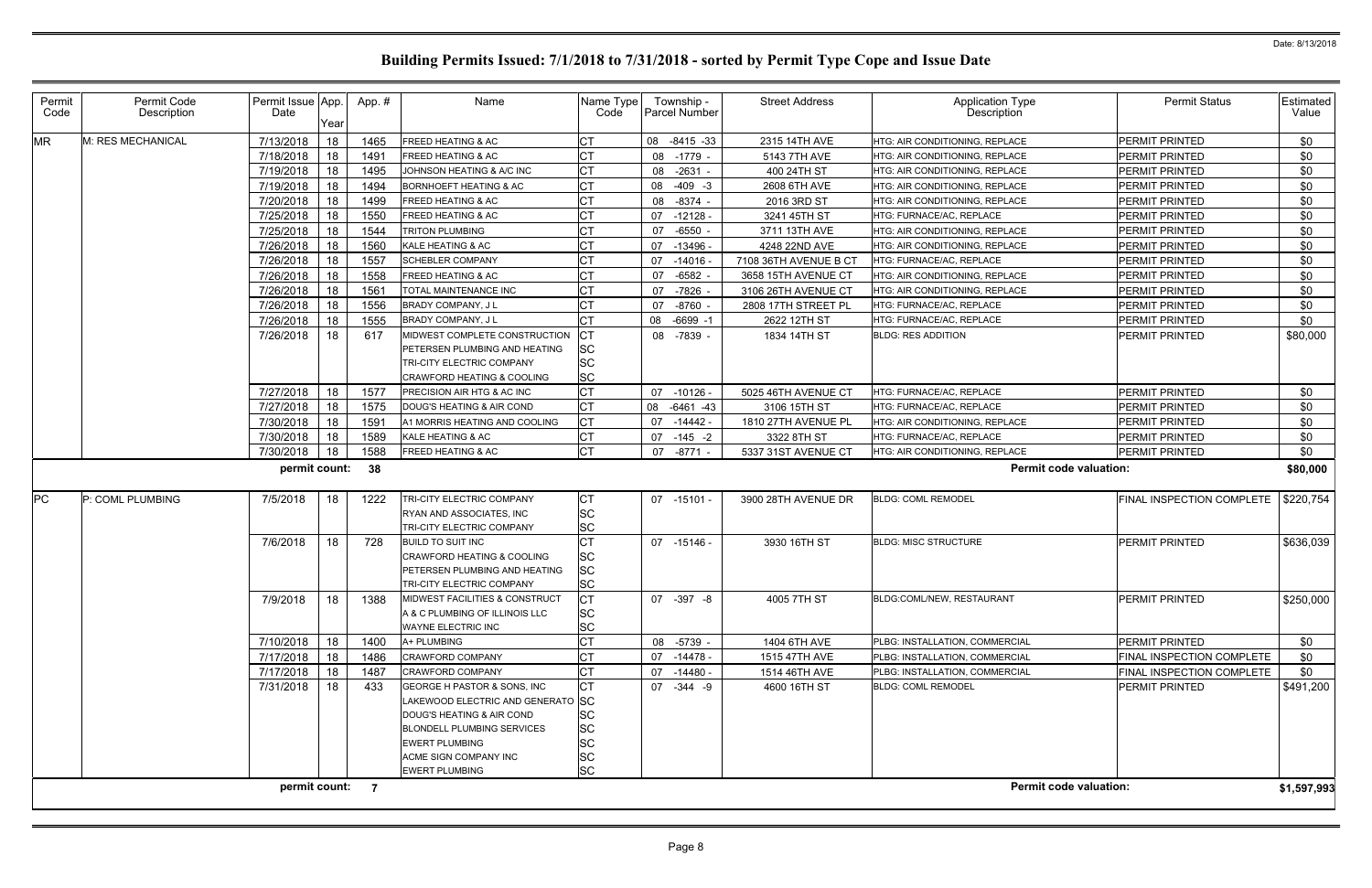| Permit<br>Code   | Permit Code<br>Description   | Permit Issue App.<br>Date | Year | App. #                  | Name                                                                                                          | Name Type<br>Code                                |    | Township -<br>Parcel Number | <b>Street Address</b> | <b>Application Type</b><br>Description                    | <b>Permit Status</b>             | Estimated<br>Value |
|------------------|------------------------------|---------------------------|------|-------------------------|---------------------------------------------------------------------------------------------------------------|--------------------------------------------------|----|-----------------------------|-----------------------|-----------------------------------------------------------|----------------------------------|--------------------|
| PCR <sub>6</sub> | P: RES GAS MTR RECONCT (6 MO | 7/2/2018                  | 18   | 1343                    | <b>EWERT PLUMBING</b>                                                                                         | <b>CT</b>                                        | 08 | $-6093 -2$                  | 3326 PARK 16TH ST     | PLBG: GAS MTR RECONNECT AFTER 6 MONTHS                    | <b>PERMIT PRINTED</b>            | \$0                |
|                  |                              | 7/17/2018                 | 18   | 1484                    | PETERSEN PLUMBING AND HEATING                                                                                 | <b>CT</b>                                        | 07 | -7494 -                     | 2750 13TH AVE         | PLBG: GAS MTR RECONNECT AFTER 6 MONTHS                    | FINAL INSPECTION COMPLETE        | \$0                |
|                  |                              | 7/17/2018                 | 18   | 1469                    | PETERSEN PLUMBING AND HEATING                                                                                 | <b>CT</b>                                        |    | 08 -7745 -                  | 2615 6TH AVE          | PLBG: GAS MTR RECONNECT AFTER 6 MONTHS                    | <b>FINAL INSPECTION COMPLETE</b> | \$0                |
|                  |                              | permit count:             |      | $\mathbf{3}$            |                                                                                                               |                                                  |    |                             |                       | <b>Permit code valuation:</b>                             |                                  | \$0                |
| <b>PDR</b>       | P: RES DISCONNECT SWR/WTR S  | 7/13/2018                 | 18   | 1430                    | <b>KALE PLUMBING CO</b>                                                                                       | <b>CT</b>                                        |    | 08 -6880                    | 2315 15TH ST          | PLBG: DISCONNECT WATER & SEWER SERVICE                    | FINAL INSPECTION COMPLETE        | \$0                |
|                  |                              | 7/31/2018                 | 18   | 1599                    | <b>BLONDELL PLUMBING SERVICES</b>                                                                             | <b>CT</b>                                        | 08 | $-4356$                     | 1520 12TH AVE         | PLBG: DISCONNECT WATER & SEWER SERVICE                    | PERMIT PRINTED                   | \$0                |
|                  |                              | permit count:             |      | $\overline{\mathbf{2}}$ |                                                                                                               |                                                  |    |                             |                       | <b>Permit code valuation:</b>                             |                                  | \$0                |
| <b>PR</b>        | P: RES PLUMBING              | 7/2/2018                  | 18   | 1340                    | PETERSEN PLUMBING AND HEATING                                                                                 | <b>CT</b>                                        |    | 07 -2024 -                  | 2380 30TH ST          | PLBG: WATER SERVICE REPLACEMENT                           | FINAL INSPECTION COMPLETE        | \$0                |
|                  |                              | 7/3/2018                  | 18   | 1346                    | <b>KENNEY PLUMBING, BRIAN</b>                                                                                 | СT                                               | 07 | $-2293$                     | 2920 25TH AVENUE A    | PLBG: INSTALLATION, RESIDENTIAL                           | PERMIT PRINTED                   | \$0                |
|                  |                              | 7/5/2018                  | 18   | 1310                    | <b>TRAPKUS BUILD</b><br><b>DEMARLIE MAINTENANCE</b><br>CAMPBELL ELECTRIC<br>PRECISION AIR HTG & AC INC        | <b>CT</b><br><b>SC</b><br><b>SC</b><br><b>SC</b> |    | $07 -37 -$                  | 1405 51ST STREET DR   | BLDG:RES/NEW, SINGLE FAMILY ATTD (TOWNHOUSE)              | PERMIT PRINTED                   | \$101,550          |
|                  |                              | 7/5/2018                  | 18   | 1311                    | <b>TRAPKUS BUILD</b><br><b>DEMARLIE MAINTENANCE</b><br>CAMPBELL ELECTRIC<br>PRECISION AIR HTG & AC INC        | <b>CT</b><br><b>SC</b><br>SC<br><b>SC</b>        |    | 07 -37 -                    | 1407 51ST STREET DR   | BLDG:RES/NEW, SINGLE FAMILY ATTD (TOWNHOUSE)              | PERMIT PRINTED                   | \$101,550          |
|                  |                              | 7/5/2018                  | 18   | 1308                    | <b>TRAPKUS BUILD</b><br><b>DEMARLIE MAINTENANCE</b><br>CAMPBELL ELECTRIC<br>PRECISION AIR HTG & AC INC        | <b>CT</b><br><b>SC</b><br><b>SC</b><br><b>SC</b> |    | $07 -37 -$                  | 1409 51ST STREET DR   | BLDG:RES/NEW, SINGLE FAMILY ATTD (TOWNHOUSE)              | <b>PERMIT PRINTED</b>            | \$101,550          |
|                  |                              | 7/5/2018                  | 18   | 1309                    | <b>TRAPKUS BUILD</b><br><b>DEMARLIE MAINTENANCE</b><br><b>CAMPBELL ELECTRIC</b><br>PRECISION AIR HTG & AC INC | <b>CT</b><br><b>SC</b><br>SC<br><b>SC</b>        |    | $07 -37 -$                  | 1411 51ST STREET DR   | BLDG:RES/NEW, SINGLE FAMILY ATTD (TOWNHOUSE)              | <b>PERMIT PRINTED</b>            | \$101,550          |
|                  |                              | 7/5/2018                  | 18   | 1356                    | <b>SUPERIOR PLUMBING</b>                                                                                      | <b>CT</b>                                        |    | 07 -7655 -                  |                       | 2500 AVENUE OF THE CITIES PLBG: INSTALLATION, RESIDENTIAL | <b>PERMIT PRINTED</b>            | \$0                |
|                  |                              | 7/5/2018                  | 18   | 1350                    | HOMETOWN PLUMBING AND HEATING                                                                                 | <b>CT</b>                                        |    | 08 -1717 -                  | 1154 24TH ST          | <b>PLBG: SEWER REPAIR</b>                                 | <b>PERMIT PRINTED</b>            | \$0                |
|                  |                              | 7/11/2018                 | 18   | 1387                    | TIMBER STONE INC.<br>AERO PLUMBING AND HEATING<br>BLACKHAWK ELECTRIC ENTERPRISES SC                           | <b>CT</b><br><b>SC</b>                           |    | $07 - 10771$                | 3415 45TH ST          | <b>BLDG: RES REMODEL</b>                                  | <b>PERMIT PRINTED</b>            | \$13,000           |
|                  |                              | 7/12/2018                 | 18   | 1426                    | <b>BLONDELL PLUMBING SERVICES</b>                                                                             | <b>CT</b>                                        |    | 07 -8607 -                  | 1600 40TH STREET CT   | PLBG: WATER SERVICE REPAIR                                | <b>PERMIT PRINTED</b>            | \$0                |
|                  |                              | 7/13/2018                 | 18   | 1432                    | HOMETOWN PLUMBING AND HEATING                                                                                 | <b>ICT</b>                                       |    | 07 -6363 -                  | 1009 41ST ST          | <b>PLBG: SEWER REPAIR</b>                                 | <b>PERMIT PRINTED</b>            | \$0                |
|                  |                              | 7/13/2018                 | 18   | 1459                    | <b>BLONDELL PLUMBING SERVICES</b>                                                                             | СT                                               |    | 07 -8518 -                  | 1746 40TH STREET CT   | <b>PLBG: WATER SERVICE REPAIR</b>                         | <b>PERMIT PRINTED</b>            | \$0                |
|                  |                              | 7/13/2018                 | 18   | 1457                    | BLONDELL PLUMBING SERVICES                                                                                    | <b>CT</b>                                        |    | 07 -8519 -                  | 1738 40TH STREET CT   | PLBG: WATER SERVICE REPAIR                                | <b>PERMIT PRINTED</b>            | \$0                |
|                  |                              | 7/13/2018                 | 18   | 1449                    | <b>BLONDELL PLUMBING SERVICES</b>                                                                             | <b>CT</b>                                        | 07 | -8520 -                     | 1706 40TH STREET CT   | PLBG: WATER SERVICE REPAIR                                | PERMIT PRINTED                   | \$0                |
|                  |                              | 7/13/2018                 | 18   | 1447                    | <b>BLONDELL PLUMBING SERVICES</b>                                                                             | <b>CT</b>                                        | 07 | $-8521 -$                   | 1700 40TH STREET CT   | PLBG: WATER SERVICE REPAIR                                | <b>PERMIT PRINTED</b>            | \$0                |
|                  |                              | 7/13/2018                 | 18   | 1445                    | <b>BLONDELL PLUMBING SERVICES</b>                                                                             | <b>CT</b>                                        | 07 | -8522 -                     | 1624 40TH STREET CT   | PLBG: WATER SERVICE REPAIR                                | <b>PERMIT PRINTED</b>            | \$0                |
|                  |                              | 7/13/2018                 | 18   | 1443                    | <b>BLONDELL PLUMBING SERVICES</b>                                                                             | <b>CT</b>                                        | 07 | -8523 -                     | 1620 40TH STREET CT   | <b>PLBG: WATER SERVICE REPAIR</b>                         | <b>PERMIT PRINTED</b>            | \$0                |
|                  |                              | 7/13/2018                 | 18   | 1442                    | <b>BLONDELL PLUMBING SERVICES</b>                                                                             | <b>CT</b>                                        | 07 | -8524 -                     | 1616 40TH STREET CT   | <b>PLBG: WATER SERVICE REPAIR</b>                         | <b>PERMIT PRINTED</b>            | \$0                |
|                  |                              | 7/13/2018                 | 18   | 1440                    | <b>BLONDELL PLUMBING SERVICES</b>                                                                             | <b>CT</b>                                        | 07 | $-8525$ -                   | 1608 40TH STREET CT   | <b>PLBG: WATER SERVICE REPAIR</b>                         | <b>PERMIT PRINTED</b>            | \$0                |
|                  |                              | 7/13/2018                 | 18   | 1441                    | BLONDELL PLUMBING SERVICES                                                                                    | <b>CT</b>                                        | 07 | $-8526$ -                   | 1615 40TH STREET CT   | PLBG: WATER SERVICE REPAIR                                | <b>PERMIT PRINTED</b>            | \$0                |
|                  |                              | 7/13/2018                 | 18   | 1444                    | BLONDELL PLUMBING SERVICES                                                                                    | <b>CT</b>                                        |    | 07 -8527 -                  | 1621 40TH STREET CT   | PLBG: WATER SERVICE REPAIR                                | <b>PERMIT PRINTED</b>            | \$0                |
|                  |                              | 7/13/2018                 | 18   | 1446                    | <b>BLONDELL PLUMBING SERVICES</b>                                                                             | <b>CT</b>                                        | 07 | $-8528$ -                   | 1625 40TH STREET CT   | PLBG: WATER SERVICE REPAIR                                | PERMIT PRINTED                   | \$0                |
|                  |                              | 7/13/2018                 | 18   | 1448                    | <b>BLONDELL PLUMBING SERVICES</b>                                                                             | СT                                               | 07 | -8529 -                     | 1701 40TH STREET CT   | PLBG: WATER SERVICE REPAIR                                | <b>PERMIT PRINTED</b>            | \$0                |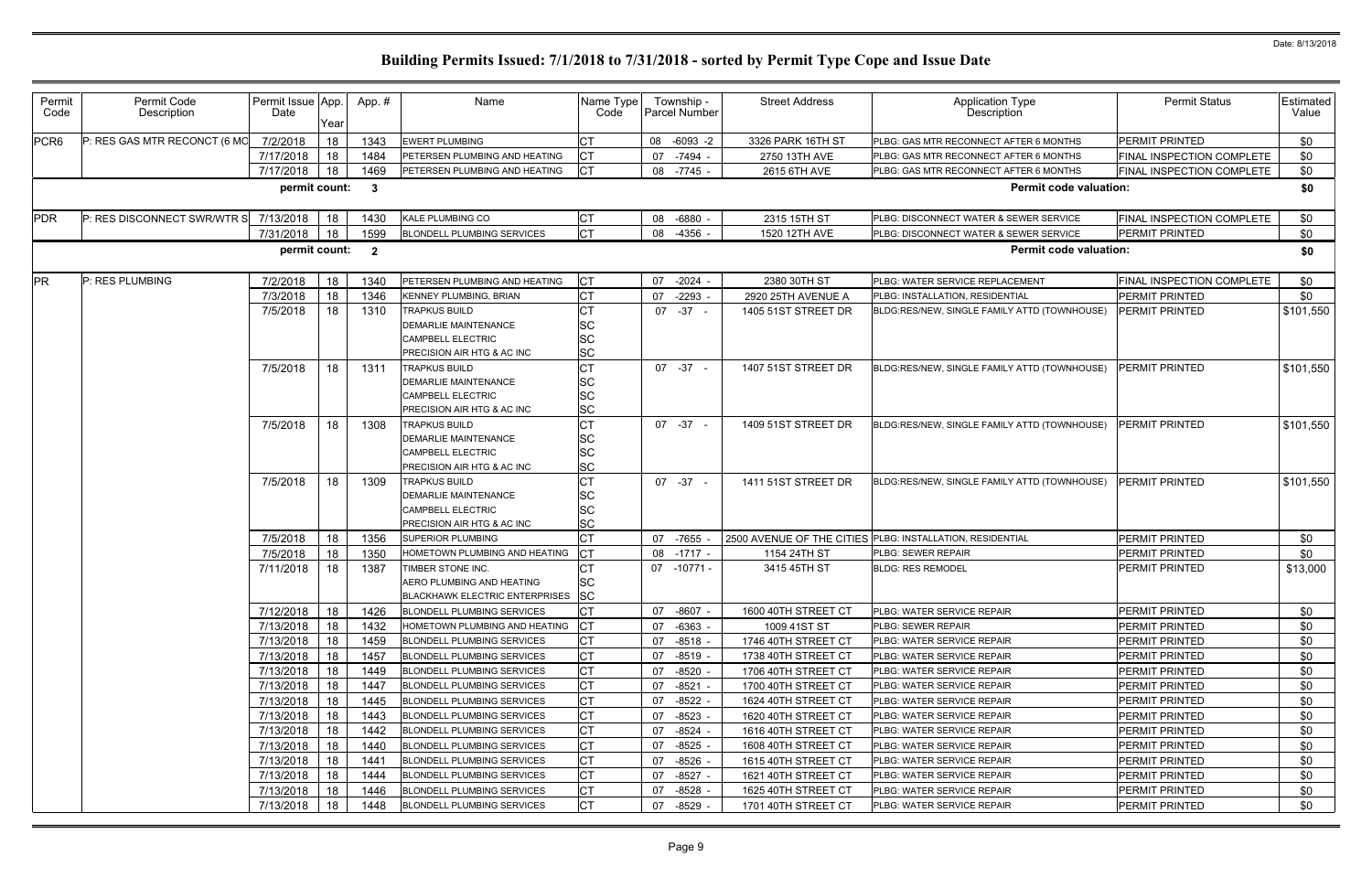| Permit<br>Code | Permit Code<br>Description | Permit Issue App.<br>Date | Year | App.# | Name                                            | Name Type<br>Code      | Township -<br>Parcel Number | <b>Street Address</b> | Application Type<br>Description        | <b>Permit Status</b>             | Estimated<br>Value |
|----------------|----------------------------|---------------------------|------|-------|-------------------------------------------------|------------------------|-----------------------------|-----------------------|----------------------------------------|----------------------------------|--------------------|
| <b>PR</b>      | P: RES PLUMBING            | 7/13/2018                 | 18   | 1450  | <b>BLONDELL PLUMBING SERVICES</b>               | <b>CT</b>              | $-8530$ .<br>07             | 1709 40TH STREET CT   | PLBG: WATER SERVICE REPAIR             | PERMIT PRINTED                   | \$0                |
|                |                            | 7/13/2018                 | 18   | 1452  | <b>BLONDELL PLUMBING SERVICES</b>               | <b>CT</b>              | $-8531$<br>07               | 1719 40TH STREET CT   | PLBG: WATER SERVICE REPAIR             | PERMIT PRINTED                   | \$0                |
|                |                            | 7/13/2018                 | 18   | 1454  | <b>BLONDELL PLUMBING SERVICES</b>               | СT                     | $-8532$<br>07               | 1725 40TH STREET CT   | PLBG: WATER SERVICE REPAIR             | PERMIT PRINTED                   | \$0                |
|                |                            | 7/13/2018                 | 18   | 1456  | <b>BLONDELL PLUMBING SERVICES</b>               | <b>CT</b>              | -8533<br>07                 | 1733 40TH STREET CT   | PLBG: WATER SERVICE REPAIR             | PERMIT PRINTED                   | \$0                |
|                |                            | 7/13/2018                 | 18   | 1458  | <b>BLONDELL PLUMBING SERVICES</b>               | <b>CT</b>              | -8534<br>07                 | 1741 40TH STREET CT   | PLBG: WATER SERVICE REPAIR             | PERMIT PRINTED                   | \$0                |
|                |                            | 7/13/2018                 | 18   | 1438  | <b>BLONDELL PLUMBING SERVICES</b>               | СT                     | 07<br>-8606                 | 1604 40TH STREET CT   | PLBG: WATER SERVICE REPAIR             | PERMIT PRINTED                   | \$0                |
|                |                            | 7/13/2018                 | 18   | 1437  | <b>BLONDELL PLUMBING SERVICES</b>               | <b>CT</b>              | $-8608$<br>07               | 1603 40TH STREET CT   | PLBG: WATER SERVICE REPAIR             | PERMIT PRINTED                   | \$0                |
|                |                            | 7/13/2018                 | 18   | 1439  | <b>BLONDELL PLUMBING SERVICES</b>               | <b>CT</b>              | $-8609 -$<br>07             | 1607 40TH STREET CT   | PLBG: WATER SERVICE REPAIR             | PERMIT PRINTED                   | \$0                |
|                |                            | 7/13/2018                 | 18   | 1451  | <b>BLONDELL PLUMBING SERVICES</b>               | <b>CT</b>              | $-9231$<br>07               | 1714 40TH STREET CT   | PLBG: WATER SERVICE REPAIR             | PERMIT PRINTED                   | \$0                |
|                |                            | 7/13/2018                 | 18   | 1453  | <b>BLONDELL PLUMBING SERVICES</b>               | Iст                    | 07<br>$-9232$ .             | 1720 40TH STREET CT   | PLBG: WATER SERVICE REPAIR             | <b>PERMIT PRINTED</b>            | \$0                |
|                |                            | 7/13/2018                 | 18   | 1455  | <b>BLONDELL PLUMBING SERVICES</b>               | <b>CT</b>              | $-9233$<br>07               | 1730 40TH STREET CT   | PLBG: WATER SERVICE REPAIR             | PERMIT PRINTED                   | \$0                |
|                |                            | 7/13/2018                 | 18   | 1433  | HOMETOWN PLUMBING AND HEATING                   |                        | $-5066$<br>08               | 803 26TH AVE          | PLBG: SEWER REPAIR                     | FINAL INSPECTION COMPLETE        | \$0                |
|                |                            | 7/13/2018                 | 18   | 1431  | HOMETOWN PLUMBING & HEATING CO CT               |                        | 08 -7598                    | 4617 5TH AVE          | PLBG: SEWER REPAIR                     | FINAL INSPECTION COMPLETE        | \$0                |
|                |                            | 7/16/2018                 | 18   | 617   | MIDWEST COMPLETE CONSTRUCTION                   | IСТ                    | 08 -7839 -                  | 1834 14TH ST          | <b>BLDG: RES ADDITION</b>              | <b>PERMIT PRINTED</b>            | \$80,000           |
|                |                            |                           |      |       | PETERSEN PLUMBING AND HEATING                   | <b>SC</b>              |                             |                       |                                        |                                  |                    |
|                |                            |                           |      |       | TRI-CITY ELECTRIC COMPANY                       | <b>SC</b>              |                             |                       |                                        |                                  |                    |
|                |                            |                           |      |       | CRAWFORD HEATING & COOLING                      | <b>SC</b>              |                             |                       |                                        |                                  |                    |
|                |                            | 7/17/2018                 | 18   | 937   | <b>BM BAGBY INC</b>                             | <b>CT</b>              | 07 -14768                   | 3511 72ND ST          | BLDG:RES/NEW, SINGLE FAMILY DETACHED   | <b>PERMIT PRINTED</b>            | \$300,000          |
|                |                            |                           |      |       | HANSSEN ELECTRIC                                | <b>SC</b>              |                             |                       |                                        |                                  |                    |
|                |                            |                           |      |       | MIDWEST COMPLETE PLUMBING                       | <b>SC</b><br><b>SC</b> |                             |                       |                                        |                                  |                    |
|                |                            |                           |      |       | <b>FIREPLACES PLUS</b><br>AMERICAN ELECTRIC INC |                        |                             |                       | <b>BLDG: RES REMODEL</b>               | <b>PERMIT PRINTED</b>            |                    |
|                |                            | 7/17/2018                 | 18   | 1109  | PETERSEN PLUMBING AND HEATING                   | <b>CT</b><br><b>SC</b> | 08 -117 -                   | 1802 12TH AVE         |                                        |                                  | \$73,000           |
|                |                            | 7/17/2018                 | 18   | 1490  | A+ PLUMBING                                     | <b>CT</b>              | 08 -6197 -                  | 4326 5TH AVE          | PLBG: INSTALLATION, RESIDENTIAL        | <b>FINAL INSPECTION COMPLETE</b> | \$0                |
|                |                            | 7/19/2018                 | 18   | 1496  | <b>CRAWFORD COMPANY</b>                         | СT                     | -7103 -<br>08               | 1855 10TH ST          | PLBG: SEWER REPAIR                     | FINAL INSPECTION COMPLETE        | \$0                |
|                |                            | 7/24/2018                 | 18   | 1524  | <b>BRADY COMPANY, JL</b>                        | IСТ                    | 08<br>-1895 -               | 1803 18TH ST          | PLBG: WATER SERVICE REPLACEMENT        | FINAL INSPECTION COMPLETE        | \$0                |
|                |                            | 7/24/2018                 | 18   | 1431  | HOMETOWN PLUMBING & HEATING CO                  | CT                     | 08 -7598 -                  | 4617 5TH AVE          | PLBG: SEWER REPAIR                     | FINAL INSPECTION COMPLETE        | \$0                |
|                |                            | 7/26/2018                 | 18   | 1501  | <b>CRAWFORD COMPANY</b>                         | IСТ                    | 08 -4514 -                  | 1722 12TH ST          | <b>PLBG: WATER HEATER</b>              | <b>PERMIT PRINTED</b>            | \$0                |
|                |                            |                           |      |       | PETERSEN PLUMBING AND HEATING                   | <b>SC</b>              |                             |                       |                                        |                                  |                    |
|                |                            | 7/26/2018                 | 18   | 1564  | PETERSEN PLUMBING AND HEATING                   |                        | $-5763$ -<br>08             | 1303 7TH AVE          | PLBG: SEWER REPAIR                     | FINAL INSPECTION COMPLETE        | \$0                |
|                |                            | 7/26/2018                 | 18   | 1562  | TOTAL MAINTENANCE INC                           | СT                     | 08 -9281                    | 3301 11TH ST          | PLBG: SEWER REPAIR                     | PERMIT PRINTED                   | \$0                |
|                |                            | 7/30/2018 18              |      | 1592  | <b>BLONDELL PLUMBING SERVICES</b>               | IСТ                    | 07 -13864 -                 | 3505 33RD STREET CT   | <b>PLBG: SEWER SERVICE REPLACEMENT</b> | <b>PERMIT PRINTED</b>            | \$0                |
|                |                            | 7/30/2018 18              |      | 1584  | PETERSEN PLUMBING AND HEATING                   | <b>ICT</b>             | 08 -6595 -                  | 3117 11TH AVENUE C    | PLBG: INSTALLATION, RESIDENTIAL        | PERMIT PRINTED                   | \$0                |
|                |                            | 7/31/2018                 | 18   | 1598  | HOMETOWN PLUMBING AND HEATING CT                |                        | 08 -4266 -                  | 2321 18TH AVE         | <b>PLBG: SEWER REPAIR</b>              | PERMIT PRINTED                   | \$0                |
|                |                            | permit count: 49          |      |       |                                                 |                        |                             |                       | <b>Permit code valuation:</b>          |                                  | \$872,200          |
|                |                            |                           |      |       |                                                 |                        |                             |                       |                                        |                                  |                    |
| <b>PRWH</b>    | P: RES WATER HEATER        | 7/10/2018                 | 18   | 1413  | WATSON PLUMBING AND MECHANICAL CT               |                        | 07 -11234 -                 | 4810 52ND AVE         | PLBG: WATER HEATER                     | PERMIT PRINTED                   | \$0                |
|                |                            | 7/13/2018                 | 18   | 1470  | WATSON PLUMBING AND MECHANICAL CT               |                        | 08 -4315 -                  | 2414 15TH AVE         | PLBG: WATER HEATER                     | PERMIT PRINTED                   | \$0                |
|                |                            | 7/13/2018                 | 18   | 1471  | WATSON PLUMBING AND MECHANICAL CT               |                        | 08 -799 -                   | 1169 22ND ST          | PLBG: WATER HEATER                     | PERMIT PRINTED                   | \$0                |
|                |                            | 7/16/2018                 | 18   | 1480  | <b>BLONDELL PLUMBING SERVICES</b>               | <b>CT</b>              | 07 -11588 -                 | 2454 53RD ST          | PLBG: WATER HEATER                     | PERMIT PRINTED                   | \$0                |
|                |                            | 7/16/2018                 | 18   | 1482  | BLONDELL PLUMBING SERVICES                      | <b>CT</b>              | 07 -13469 -                 | 3603 74TH ST          | PLBG: WATER HEATER                     | PERMIT PRINTED                   | \$0                |
|                |                            | 7/16/2018                 | 18   | 1479  | BLONDELL PLUMBING SERVICES                      | СT                     | 07 - 85 -                   | 2424 41ST ST          | PLBG: WATER HEATER                     | PERMIT PRINTED                   | \$0                |
|                |                            | 7/16/2018                 | 18   | 1478  | BLONDELL PLUMBING SERVICES                      | <b>CT</b>              | 08 -169 -                   | 2500 11TH ST          | PLBG: WATER HEATER                     | PERMIT PRINTED                   | \$0                |
|                |                            | 7/16/2018                 | 18   | 1481  | <b>BLONDELL PLUMBING SERVICES</b>               | <b>CT</b>              | 08 -5328 -                  | 2914 11TH AVENUE A    | PLBG: WATER HEATER                     | PERMIT PRINTED                   | \$0                |
|                |                            | 7/16/2018                 | 18   | 1477  | WATSON PLUMBING AND MECHANICAL CT               |                        | 08 -9131 -12                | 3069 4TH ST           | PLBG: WATER HEATER                     | PERMIT PRINTED                   | \$0                |
|                |                            | 7/18/2018                 | 18   | 1493  | TOTAL MAINTENANCE INC                           | <b>CT</b>              | 08 -1842 -                  | 1649 20TH AVE         | PLBG: WATER HEATER                     | PERMIT PRINTED                   | \$0                |
|                |                            |                           |      |       |                                                 |                        |                             |                       |                                        |                                  |                    |